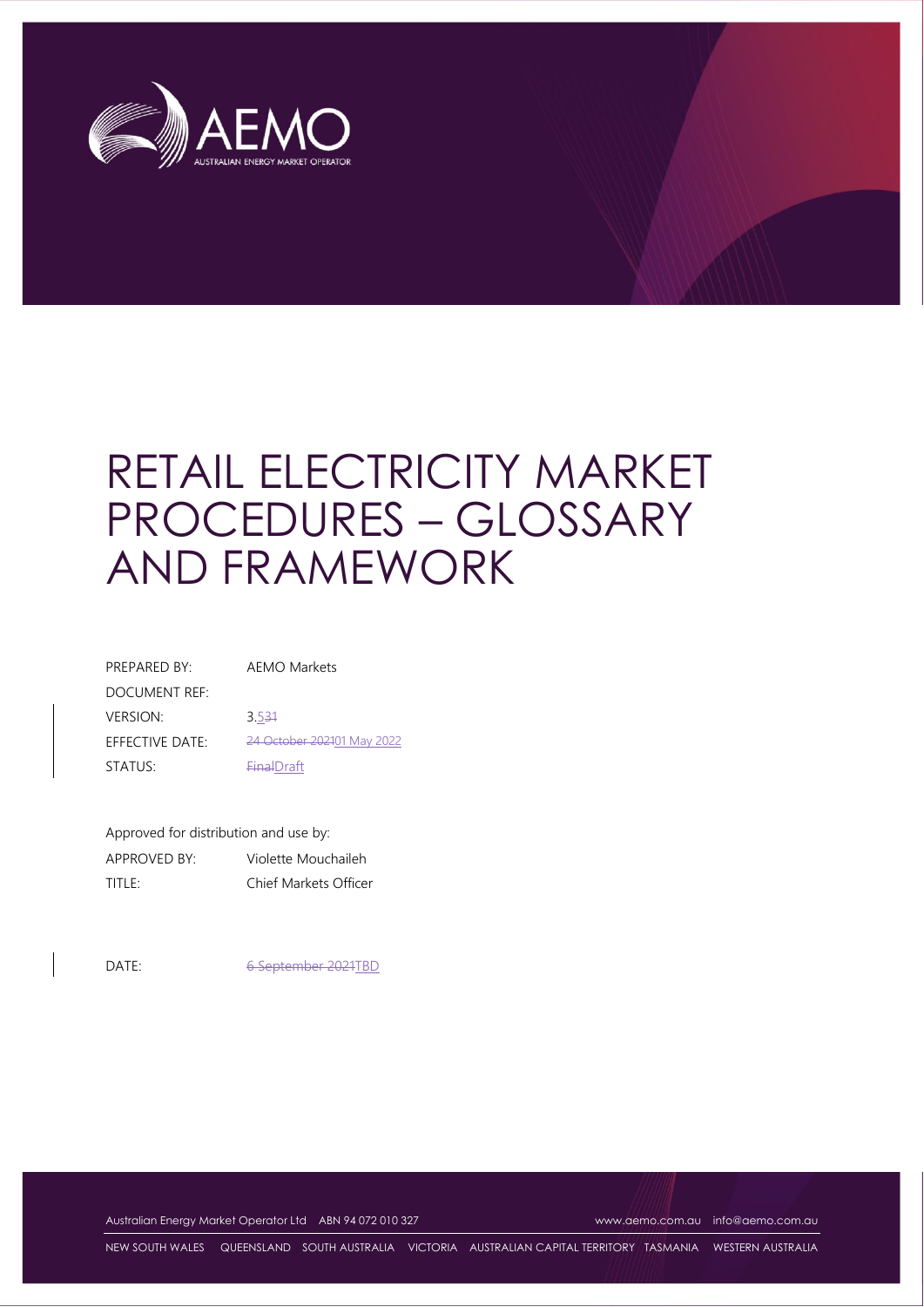

# **VERSION RELEASE HISTORY**

| Version | <b>Effective Date</b> | Summary of Changes                                                                                                                                                                                                                                                  |
|---------|-----------------------|---------------------------------------------------------------------------------------------------------------------------------------------------------------------------------------------------------------------------------------------------------------------|
| 1.0     | 1 December 2017       | First Issue                                                                                                                                                                                                                                                         |
| 1.1     | 1 December 2017       | Updated for POC Procedure Changes (Package 2)                                                                                                                                                                                                                       |
| 2.2     | 1 December 2017       | Updated to incorporate changes following IEC consultation (affecting B2B<br>Procedures) and to include information required by NER clause 7.16.1(f)                                                                                                                 |
| 2.3     | 1 October 2021        | Updated to incorporate changes from NEM Customer Switching                                                                                                                                                                                                          |
| 3.0     | 1 October 2021        | Updated for National Electricity Amendment (Five Minute Settlement) Rule 2017 No.<br>15                                                                                                                                                                             |
| 3.1     | 1 October 2021        | Updated to incorporate:<br>National Electricity Amendment (Global settlement and market reconciliation) Rule<br>2018 No. 14                                                                                                                                         |
| 3.11    | 1 October 2021        | Updated to include changes for the Metering ICF Package 2020 consultation, the<br>changes are for the following Information Change Requests (ICFs):<br>ICF_027 Average Daily Load (ADL) definition                                                                  |
| 3.2     | 1 October 2021        | v2.3, v3.0, v3.1 and v3.11 consolidation                                                                                                                                                                                                                            |
| 3.3     | 24 October 2021       | Update to incorporate National Electricity Amendment (Wholesale demand response<br>mechanism) Rule 2020 No. 9                                                                                                                                                       |
| 3.31    | 24 October 2021       | v3.2 and v3.3 Consolidated                                                                                                                                                                                                                                          |
| 3.4     | 1 May 2022            | MSATS Standing Data Review - New and amended fields                                                                                                                                                                                                                 |
| 3.41    | 1 May 2022            | Updated to include changes for the Metering ICF Package 2020 consultation, the<br>changes are for the following Information Change Requests (ICFs):<br>ICF_020 Changes to the clause 4.2 of the SLP to avoid confusion with the terms<br>validation vs verification |
| 3.5     | 1 May 2022            | Consolidated v3.31, v3.4 and v3.41.                                                                                                                                                                                                                                 |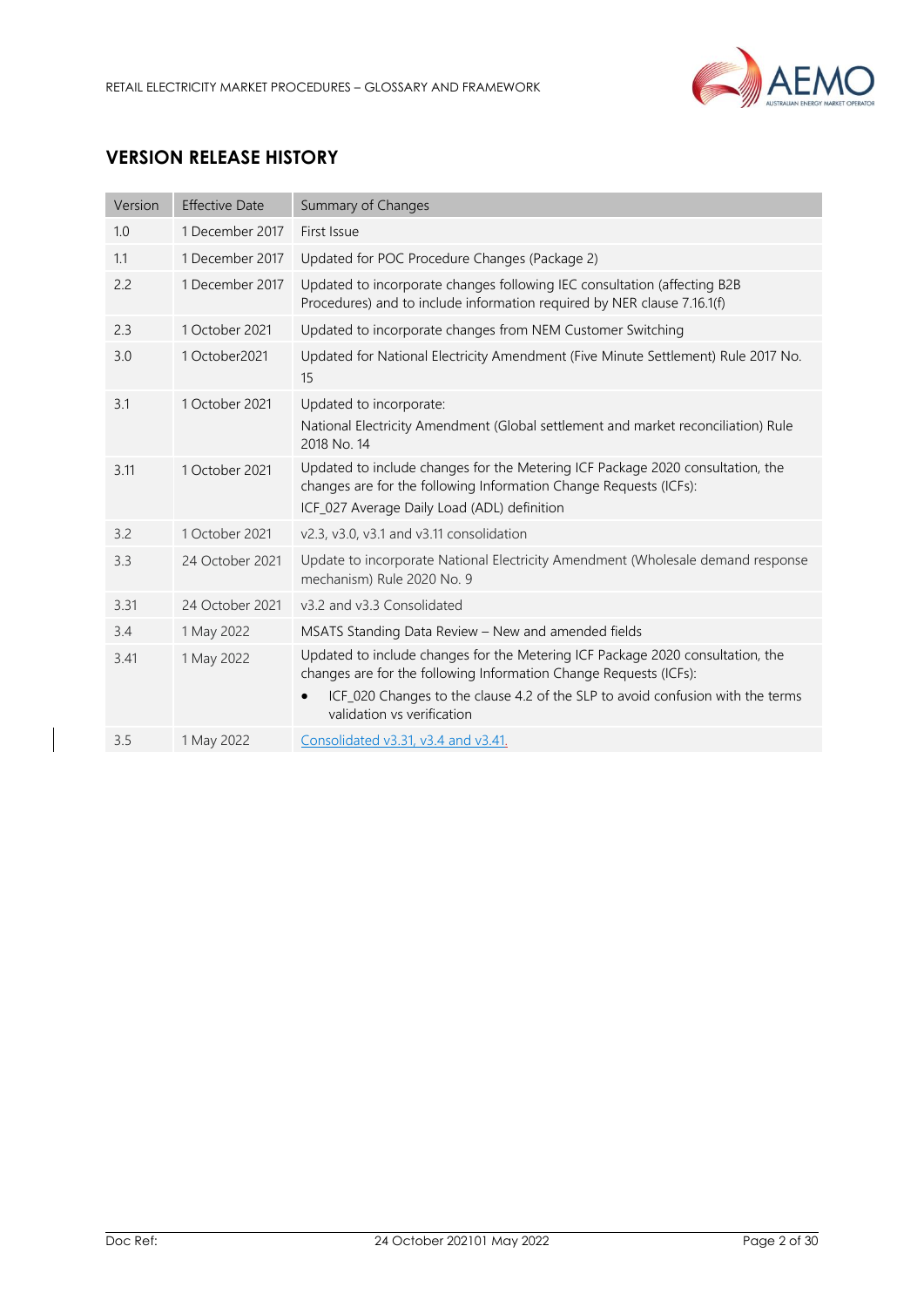

# **CONTENTS**

| 1.   | <b>INTRODUCTION</b>                                              | 4              |
|------|------------------------------------------------------------------|----------------|
| 1.1  | Purpose and Scope                                                | 4              |
| 1.2  | Definitions and Interpretation                                   | $\overline{4}$ |
| 1.3  | Related AEMO Documents                                           | 5              |
| 2.   | <b>FRAMEWORK</b>                                                 | $\overline{7}$ |
| 2.1  | The Role of the Retail Market in the NEM                         | $\overline{7}$ |
| 2.2  | Structure of Retail Electricity Market Procedures                | $\,8\,$        |
| 2.3  | Metrology Procedure                                              | 8              |
| 2.4  | Guidelines for the Clarification of the National Measurement Act | 9              |
| 2.5  | <b>B2B Procedures</b>                                            | $\overline{9}$ |
| 2.6  | <b>MSATS Procedures</b>                                          | 10             |
| 2.7  | Service Provision                                                | 11             |
| 2.8  | Metering Data Provision Procedures                               | 13             |
| 2.9  | Use of RP                                                        | 13             |
| 2.10 | Use of LNSP to refer to ENM                                      | 13             |
| 2.11 | Temporal References to Roles                                     | 13             |
| 3.   | <b>B2B PROCEDURES</b>                                            | 13             |
| 3.1  | Basic Exchange Model                                             | 13             |
| 3.2  | Diagrams                                                         | 13             |
| 4.   | SUPPORTING DOCUMENTS                                             | 14             |
| 4.1  | Metrology                                                        | 14             |
| 4.2  | <b>MSATS</b>                                                     | 15             |
| 4.3  | B <sub>2</sub> B                                                 | 15             |
| 4.4  | Service Provision                                                | 16             |
| 5.   | <b>GLOSSARY</b>                                                  | 16             |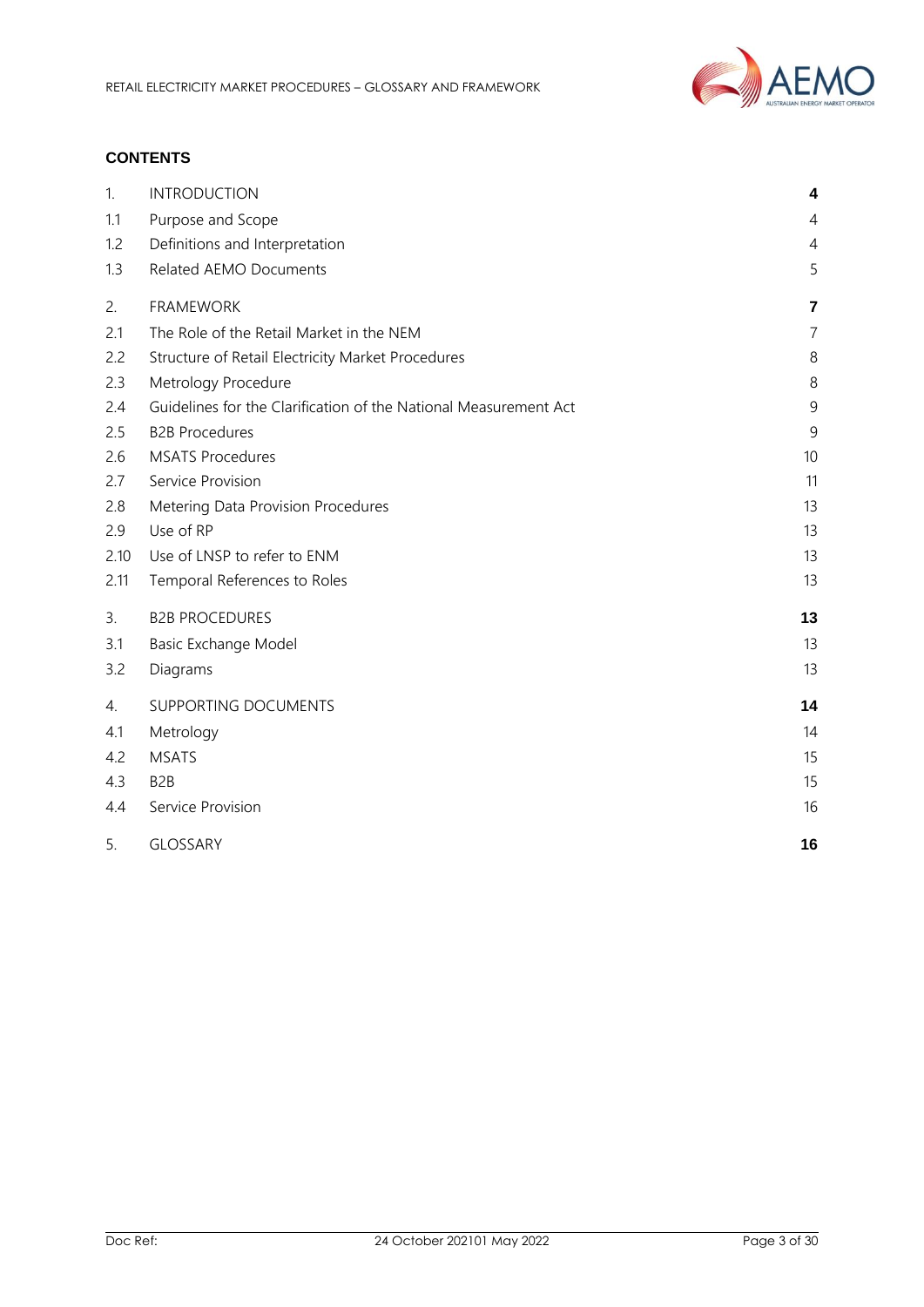

# <span id="page-3-0"></span>**1. INTRODUCTION**

# <span id="page-3-1"></span>**1.1 Purpose and Scope**

This document is provided to assist users of the Retail Electricity Market Procedures in understanding the overall framework within which they operate and also contains a dictionary of terms used in the Retail Electricity Market Procedures.

This document forms part of each of the Retail Electricity Market Procedures and will be amended when another Retail Electricity Market Procedure requires amendment. The consultation process applicable to the relevant Retail Electricity Market Procedure will also apply to the necessary amendments to this document.

This document also fulfils AEMO's obligation under clause 7.16.1(f) of the NER and includes a list of procedures authorised under Chapter 7 of the NER and all supporting documentation.

# <span id="page-3-2"></span>**1.2 Definitions and Interpretation**

## **1.2.1 Glossary**

Where a defined term is used only in one Retail Electricity Market Procedure, that term will be defined in that Retail Electricity Market Procedure.

Capitalised words, phrases and abbreviations that are used in more than one Retail Electricity Market Procedure are set out in section 6 and have the meanings set out opposite them when used in this document and the Retail Electricity Market Procedures.

Italicised terms used in the Retail Electricity Market Procedures have the same meanings given to those terms in the National Electricity Rules (NER) unless otherwise specified.

## **1.2.2 Business Documents & Business Signals in B2B Procedures**

- (a) Business Documents, such as 'ServiceOrderRequest', are indicated by underlining and upper camel case.
- (b) Business Signals, such as '*BusinessReceipt*' are indicated by underlining, upper camel case and italics*.*
- (c) Fields within a Business Document or Business Signal are indicated by upper camel case and italics. For example: '*ServiceOrderType'*.

## **1.2.3 Interpretation**

The following principles of interpretation apply to the Retail Electricity Market Procedures unless expressly indicated otherwise:

- (a) This document and the Retail Electricity Market Procedures are subject to the principles of interpretation set out in Schedule 2 of the *National Electricity Law*.
- (b) The NER prevails over this document and the Retail Electricity Market Procedures to the extent of any inconsistency.
- (c) The MSATS Procedures prevail over the B2B Procedures to the extent of any inconsistency.
- (d) References to time in:
	- (i) Retail Electricity Market Procedures (except for *B2B Procedures*) are to Eastern Standard Time; and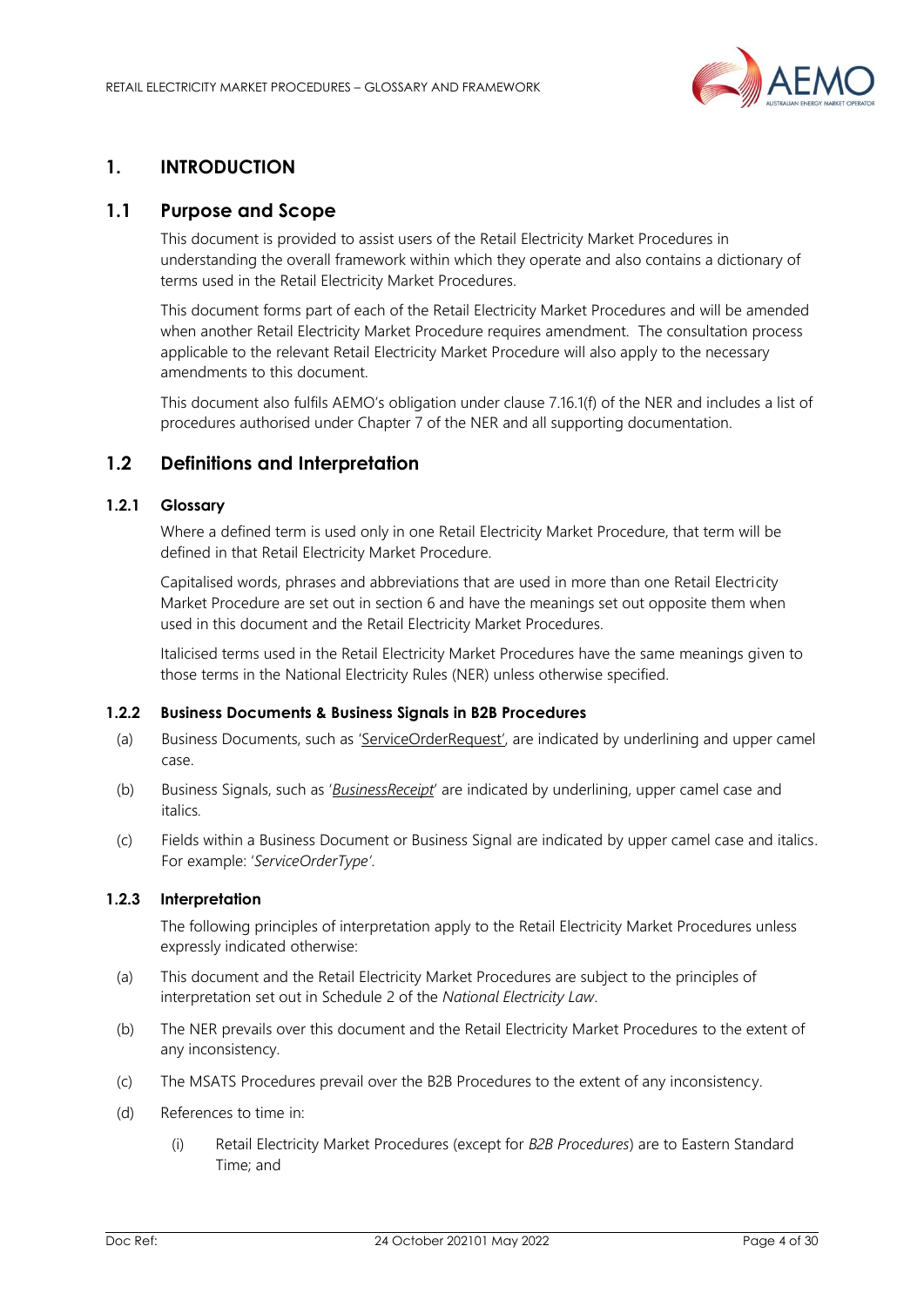

- (ii) *B2B Procedures* refer to the time applicable at the Site to which a B2B Transaction relates (local time).
- (e) The expressions 'within one Business Day' or 'next Business Day' in B2B Procedure: Service Order Process mean by 11:59pm on the next Business Day.
- (f) References to currency are to Australian dollars.
- (g) Diagrams are provided as an overview. In case of ambiguity between a diagram and the text of this document, the text will prevail over any diagram.

# <span id="page-4-0"></span>**1.3 Related AEMO Documents**

| <b>Title</b>                                                                | Location                                                                                                                                |
|-----------------------------------------------------------------------------|-----------------------------------------------------------------------------------------------------------------------------------------|
| <b>B2B Guide</b>                                                            | http://www.aemo.com.au/Electricity/National-Electricity-Market-NEM/Retail-and-<br>metering/Business-to-business-procedures              |
| <b>B2B Procedure: Customer</b><br>and Site Details Notification<br>Process  | http://www.aemo.com.au/Electricity/National-Electricity-Market-NEM/Retail-and-<br>metering/Business-to-business-procedures              |
| B2B Procedure: Meter Data<br>Process                                        | http://www.aemo.com.au/Electricity/National-Electricity-Market-NEM/Retail-and-<br>metering/Business-to-business-procedures              |
| B2B Procedure: One Way<br><b>Notification Process</b>                       | http://www.aemo.com.au/Electricity/National-Electricity-Market-NEM/Retail-and-<br>metering/Business-to-business-procedures              |
| B2B Procedure: Service Order<br>Process                                     | http://www.aemo.com.au/Electricity/National-Electricity-Market-NEM/Retail-and-<br>metering/Business-to-business-procedures              |
| B2B Procedure: Technical<br>Delivery Specification                          | http://www.aemo.com.au/Electricity/National-Electricity-Market-NEM/Retail-and-<br>metering/Business-to-business-procedures              |
| <b>CATS Procedures</b>                                                      | http://www.aemo.com.au/Electricity/National-Electricity-Market-NEM/Retail-and-<br>metering/Market-Settlement-and-Transfer-Solutions     |
| Default and Deregistration<br>Procedure                                     | http://www.aemo.com.au/Electricity/National-Electricity-Market-NEM/Retail-and-<br>metering/Accreditation-and-Registration               |
| Exemption Procedure -<br>Metering Installation Data<br>Storage Requirements | <b>TBA</b>                                                                                                                              |
| Exemption Procedure -<br>Metering Installation<br>Malfunctions              | http://www.aemo.com.au/Electricity/National-Electricity-Market-NEM/Retail-and-<br>metering/Metering-procedures-guidelines-and-processes |
| Guide to the Role of Metering<br>Coordinator                                | http://www.aemo.com.au/Electricity/National-Electricity-Market-NEM/Retail-and-<br>metering/Accreditation-and-Registration               |
| Guidelines for the Clarification<br>of the National Measurement<br>Act      | http://www.aemo.com.au/Electricity/National-Electricity-Market-NEM/Retail-and-<br>metering/Metrology-Procedures-and-Unmetered-Loads     |
| <b>MDFF Specification</b>                                                   | http://www.aemo.com.au/Electricity/National-Electricity-Market-NEM/Retail-and-<br>metering/Metering-procedures-guidelines-and-processes |
| <b>MDM Procedures</b>                                                       | http://www.aemo.com.au/Electricity/National-Electricity-Market-NEM/Retail-and-<br>metering/Market-Settlement-and-Transfer-Solutions     |
| MDM File Format and Load<br>Process                                         | http://www.aemo.com.au/Electricity/National-Electricity-Market-NEM/Retail-and-<br>metering/Metering-procedures-quidelines-and-processes |
| Metering Data Provision<br>Procedures                                       | http://www.aemo.com.au/Electricity/National-Electricity-Market-NEM/Retail-and-<br>metering/Metering-procedures-quidelines-and-processes |
|                                                                             |                                                                                                                                         |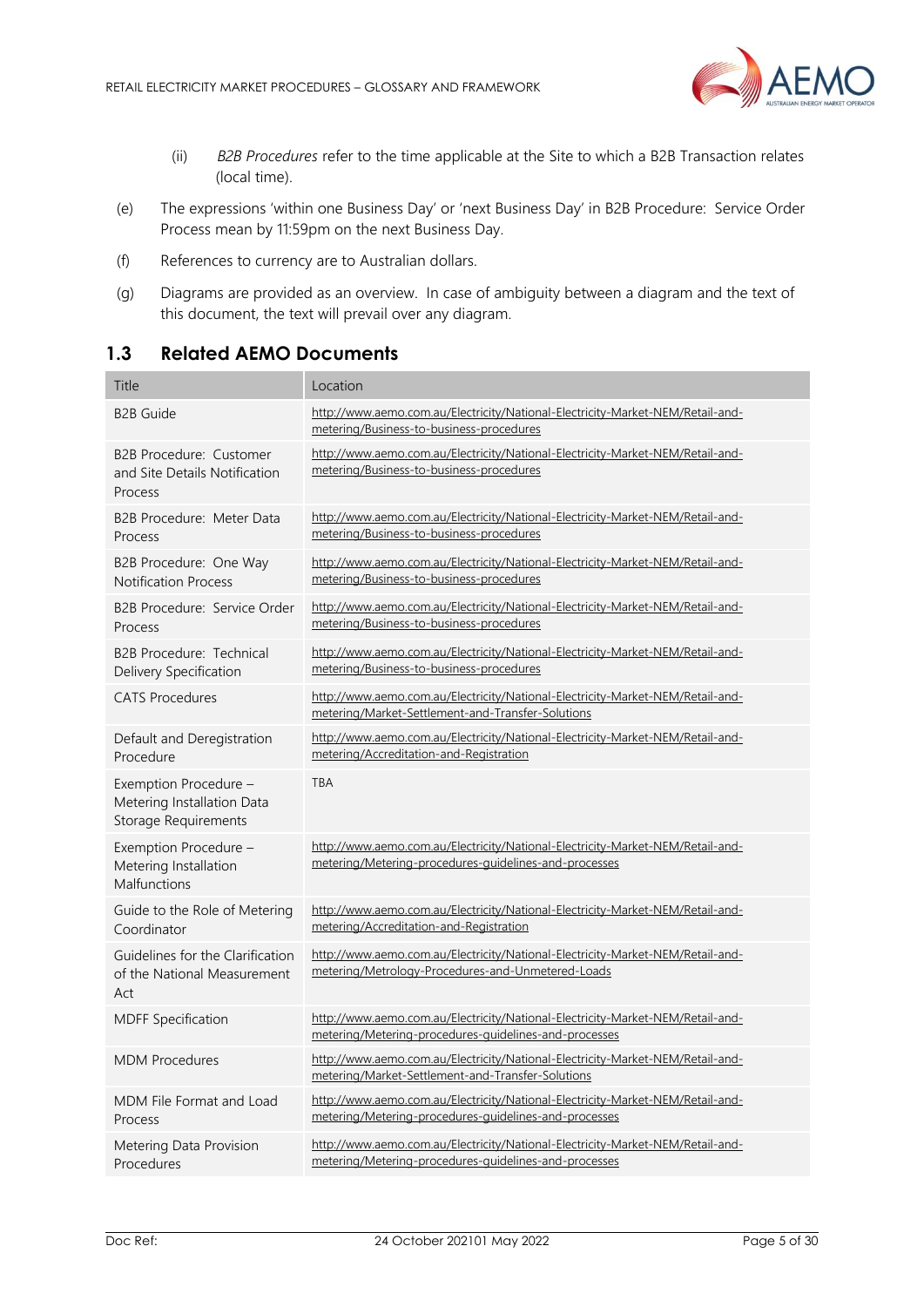

| Title                                                  | Location                                                                                                                                |
|--------------------------------------------------------|-----------------------------------------------------------------------------------------------------------------------------------------|
| Metrology Procedure: Part A                            | http://www.aemo.com.au/Electricity/National-Electricity-Market-NEM/Retail-and-<br>metering/Metrology-Procedures-and-Unmetered-Loads     |
| Metrology Procedure: Part B                            | http://www.aemo.com.au/Electricity/National-Electricity-Market-NEM/Retail-and-<br>metering/Metrology-Procedures-and-Unmetered-Loads     |
| <b>NEM RoLR Processes</b>                              | http://www.aemo.com.au/Electricity/National-Electricity-Market-NEM/Retail-and-<br>metering/Market-Settlement-and-Transfer-Solutions     |
| <b>NMI Procedures</b>                                  | http://www.aemo.com.au/Electricity/National-Electricity-Market-NEM/Retail-and-<br>metering/Metering-procedures-guidelines-and-processes |
| <b>Oualification Procedure</b>                         | http://www.aemo.com.au/Electricity/National-Electricity-Market-NEM/Retail-and-<br>metering/Accreditation-and-Registration               |
| Service Level Procedure<br>(ENM)                       | http://www.aemo.com.au/Electricity/National-Electricity-Market-NEM/Retail-and-<br>metering/Metering-procedures-guidelines-and-processes |
| Service Level Procedure<br>(MDP)                       | http://www.aemo.com.au/Electricity/National-Electricity-Market-NEM/Retail-and-<br>metering/Metering-procedures-guidelines-and-processes |
| Service Level Procedure (MP)                           | http://www.aemo.com.au/Electricity/National-Electricity-Market-NEM/Retail-and-<br>metering/Metering-procedures-guidelines-and-processes |
| List of Special and<br><b>Technology Related Sites</b> | http://www.aemo.com.au/Electricity/National-Electricity-Market-NEM/Retail-and-<br>metering/Metering-procedures-guidelines-and-processes |
| Unmetered Load Guideline                               | http://www.aemo.com.au/Electricity/National-Electricity-Market-NEM/Retail-and-<br>metering/Metrology-Procedures-and-Unmetered-Loads     |
| <b>WIGS Procedures</b>                                 | http://www.aemo.com.au/Electricity/National-Electricity-Market-NEM/Retail-and-<br>metering/Market-Settlement-and-Transfer-Solutions     |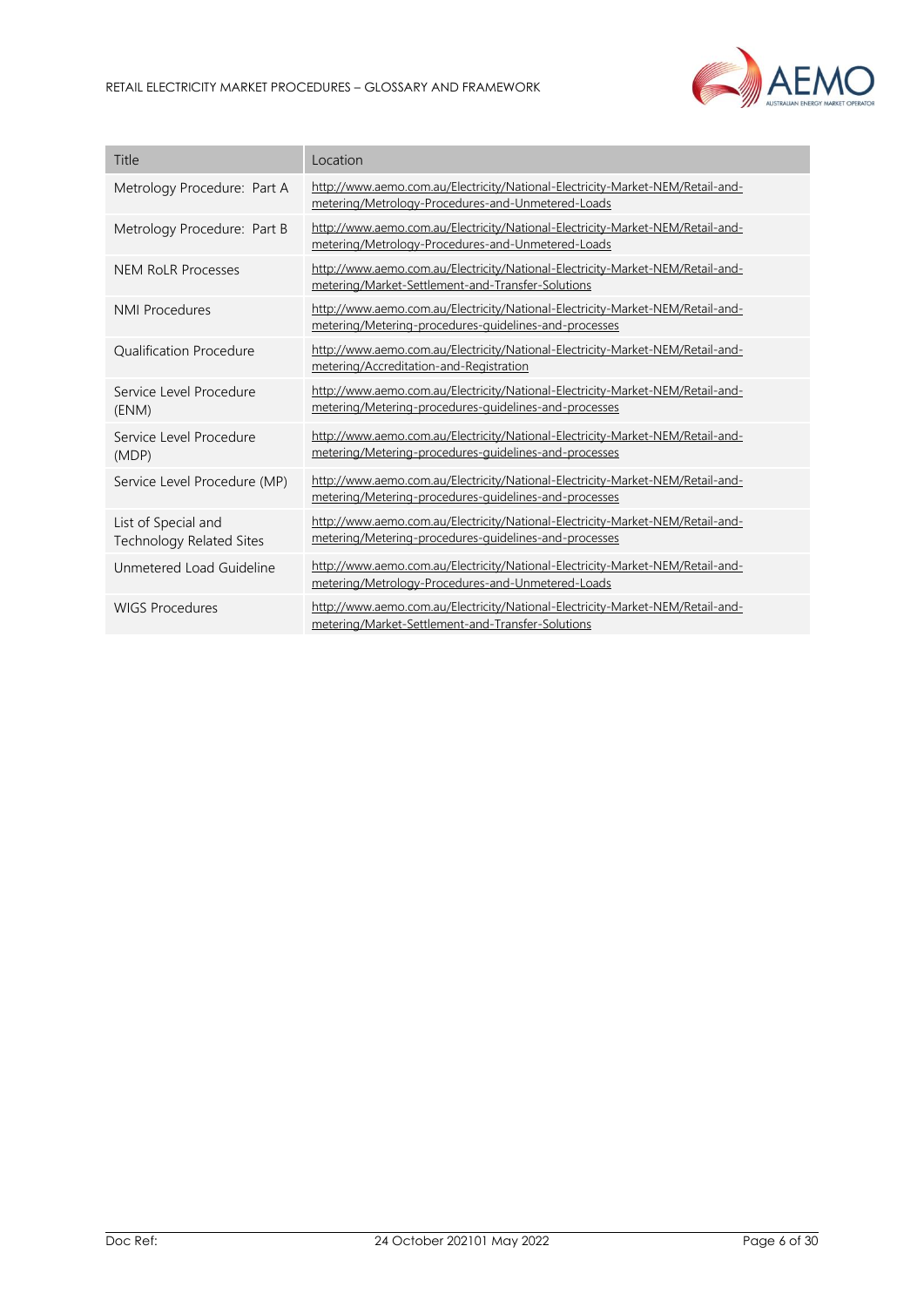

# <span id="page-6-0"></span>**2. FRAMEWORK**

# <span id="page-6-1"></span>**2.1 The Role of the Retail Market in the NEM**

The physical production of electricity is carried out using various technologies and transported through high voltage *transmission lines* to *distribution networks* that operate at *low voltage* and deliver electricity to End Users at the required *voltage*.

In financial terms, *Generators* who produce electricity in the *NEM* are required to sell their output through the *spot market* operated by AEMO (the *NEM* is a wholesale market). *Retailers*, referred to as *Market Customers* in the *spot market*, purchase this electricity from the *spot market* and then sell it to End Users.

Full retail contestability prevails throughout the *NEM*, which means that any End User can purchase electricity from a *retailer* of their choice. For this to work, however, it is necessary to have processes and systems that facilitate an orderly transfer of End Users from one *retailer* to another, and to ensure that payment streams are not disrupted. This is the function of the retail market.

The retail market processes and systems are designed to operate alongside the *spot market* processes. Figure 1 contains a high--level view (but by no means comprehensive) of these processes and systems.



#### **Figure 1 High Level View of Retail Electricity Market Processes**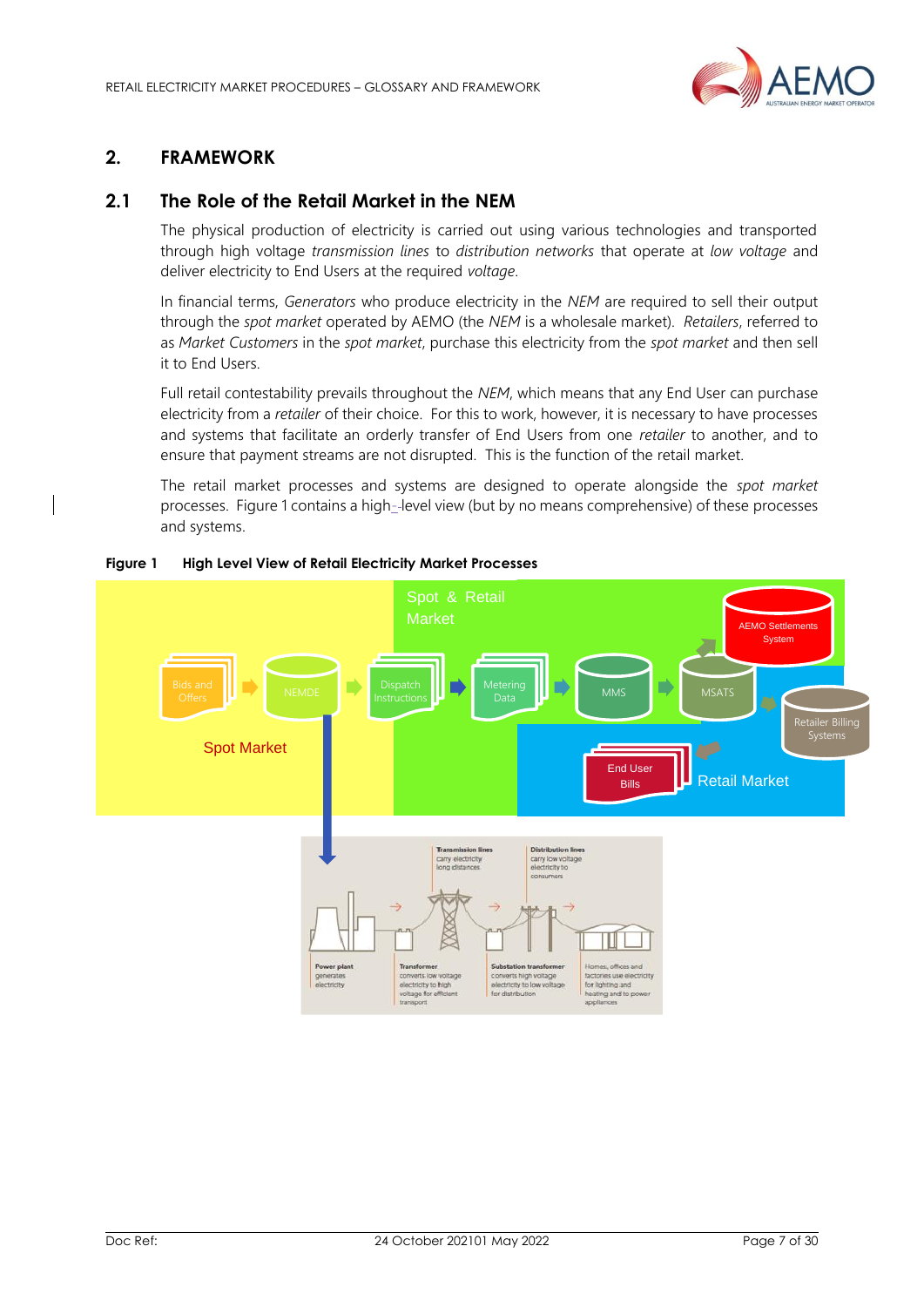

# <span id="page-7-0"></span>**2.2 Structure of Retail Electricity Market Procedures**

In this document, 'Retail Electricity Market Procedures' refers to a number of procedures that govern the operation of the retail market.

Figure 2 depicts how the Retail Electricity Market Procedures fit together. A fuller description follows.





# <span id="page-7-1"></span>**2.3 Metrology Procedure**

The *metrology procedure* is made in accordance with clauses 7.16.3, 7.16.4 and 7.16.5 of the NER and it is *published* in two parts, namely:

- Metrology Procedure: Part A National Electricity Market; and
- Metrology Procedure: Part B Metering Data Validation, Substitution and Estimation Procedure.

Clause 7.16.3 prescribes the mandatory content, whereas clause 7.16.5 details additional matters that may be addressed in the *metrology procedure*. Clause 7.16.4 details the process by which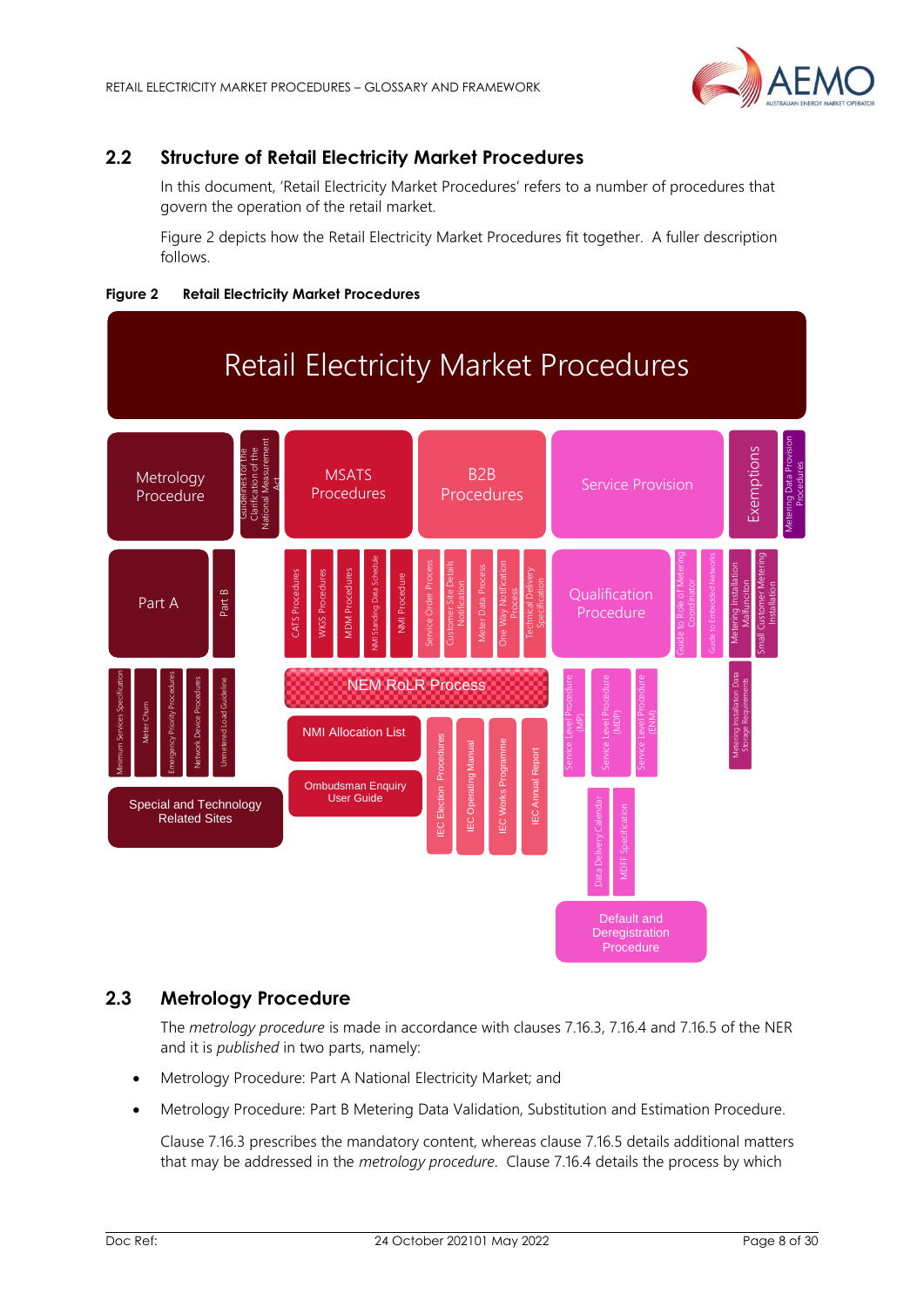

AEMO may include *jurisdictional metrology material* in the *metrology procedure*, which only applies to type 5, 6 and 7 *metering installations*.

## **2.3.1 Metrology Procedure: Part A**

For convenience, the following procedures under the NER have been included in the Metrology Procedure: Part A:

- procedures relating to the *minimum service specification* under clause 7.8.3(b) of the NER;
- *meter churn procedures* under clause 7.8.9(f) of the NER;
- procedures relating to *network devices* under clause 7.8.6(i) of the NER; and
- *emergency priority procedures* under 7.8.5(b) of the NER.

## **2.3.2 Metrology Procedure: Part B**

The Unmetered Load Guideline, *published* separately from Metrology Procedure: Part B is not the subject of consultation under the NER. It details the process by which the Load Table is updated.

This document is not subject to consultation under the NER.

## **2.3.3 Special Sites and Technology Related Conditions within the National Electricity Market**

AEMO may determine under clause 7.8.2(a) of the NER that special arrangements are required to support the integrity of the collection and processing of *metering data* from nominated *metering installations* and is required by clause 7.8.12(c) to describe and *publish* those Special Sites, including the nomination of *metering installations* affected by those conditions.

AEMO has *published* the Special and Technology Sites Document to fulfil this requirement.

# <span id="page-8-0"></span>**2.4 Guidelines for the Clarification of the National Measurement Act**

AEMO is required by clause 7.16.8 of the NER to establish guidelines that clarify the application of the requirements of the National Measurement Act 1960 (Cth) to *metering installations.*

These guidelines have been developed in consultation with the National Measurement Institute and are *published* on AEMO's website.

# <span id="page-8-1"></span>**2.5 B2B Procedures**

*B2B Procedures* are developed and *published* in accordance with clause 7.17.2(i) of the NER. As permitted by clause 7.17.4(g) of the NER, they are as follows:

- B2B Procedure: Customer and Site Details Notification Process
- B2B Procedure: Meter Data Process
- B2B Procedure: Service Order Process
- B2B Procedure: Technical Delivery Specification
- B2B Procedure: RoLR Process
- B2B Procedure: One Way Notification Process.

The *Information Exchange Committee* is also required to develop the following documents relating to its operations that AEMO is required to *publish* under clause 7.17.2 of the NER, as follows:

**IEC Election Procedures**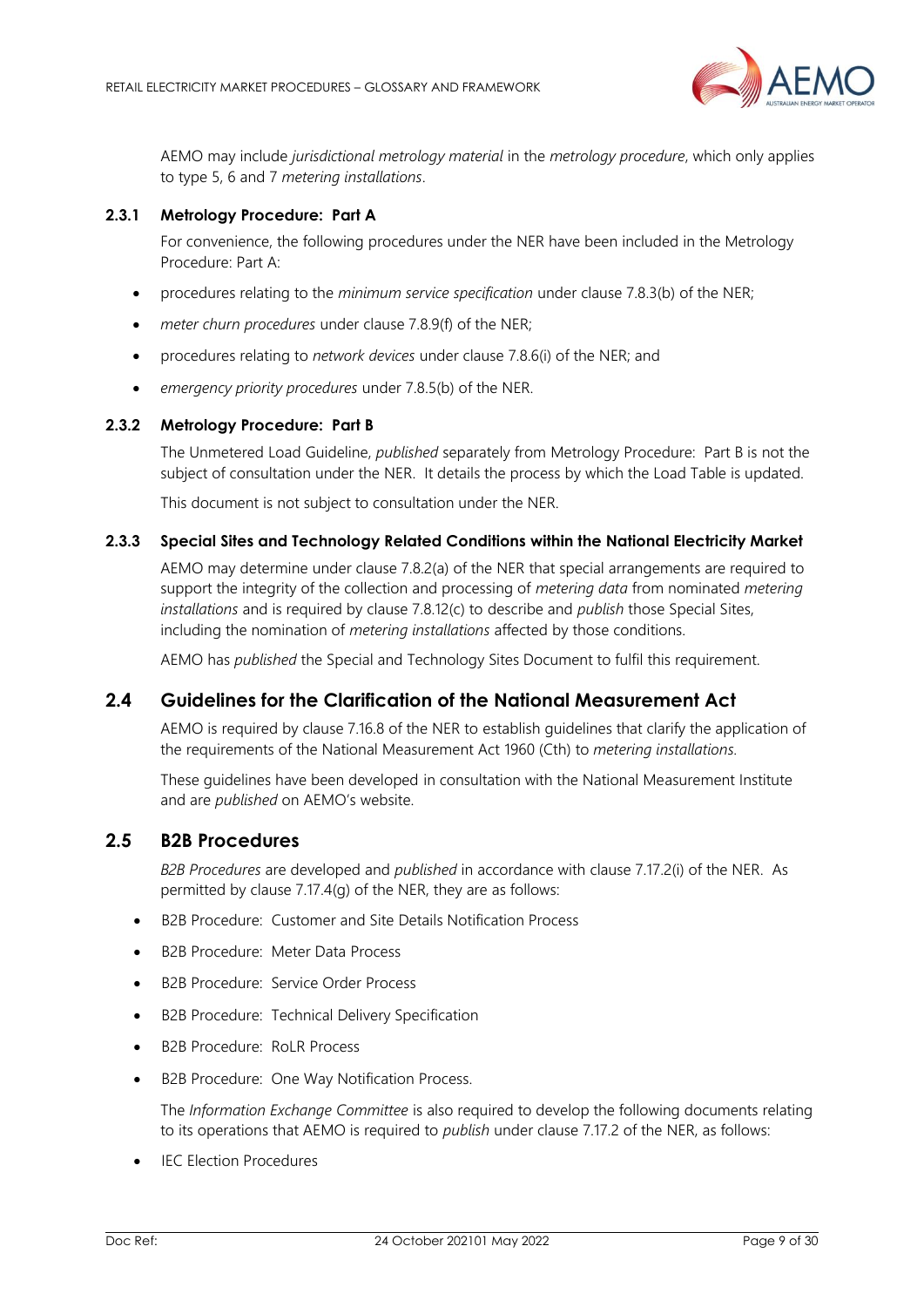

- **IEC Operating Manual**
- IEC Works Program
- IEC Annual Report

# <span id="page-9-0"></span>**2.6 MSATS Procedures**

MSATS is a system operated by AEMO to fulfil its obligations under the NER. CATS is a part of MSATS.

The MSATS Procedures:

- facilitate and support an efficient process for the:
	- o provision and maintenance of CATS Standing Data;
	- o discovery of approved *NMI Standing Data*;
	- o transfer of End Users between *retailers;*
	- o registration of *metering installations*;
	- o *settlements* and the administration of *NMIs;* and
- define the roles and obligations of Participants and AEMO.

The MSATS Procedures are made under clause 7.16.2 of the NER and are *published* as separate documents along functional lines.

## **2.6.1 CATS Procedures**

The CATS Procedures apply to End User transactions.

## **2.6.2 WIGS Procedures**

The WIGS Procedures apply to wholesale, *interconnector,* bulk supply, cross boundary and *generation connection points* and sample data used in *settlements*.

## **2.6.3 MDM Procedures**

The MDM Procedures detail the management of *metering data* within MSATS in order to facilitate:

- the implementation of the *metrology procedure* into AEMO's operational procedures;
- efficient processes for:
	- o Transfer of data for *market* purposes;
	- o Calculation and management of profiles;
	- o Conversion of Meter Readings to TI data for *settlements*; and
	- o Reconciliation of Participant data.

## **2.6.4 NMI Standing Data Schedule**

This document is *published* under clauses 3.13.12 and 3.13.12A of the NER. It details the data items that make up the *NMI Standing Data*.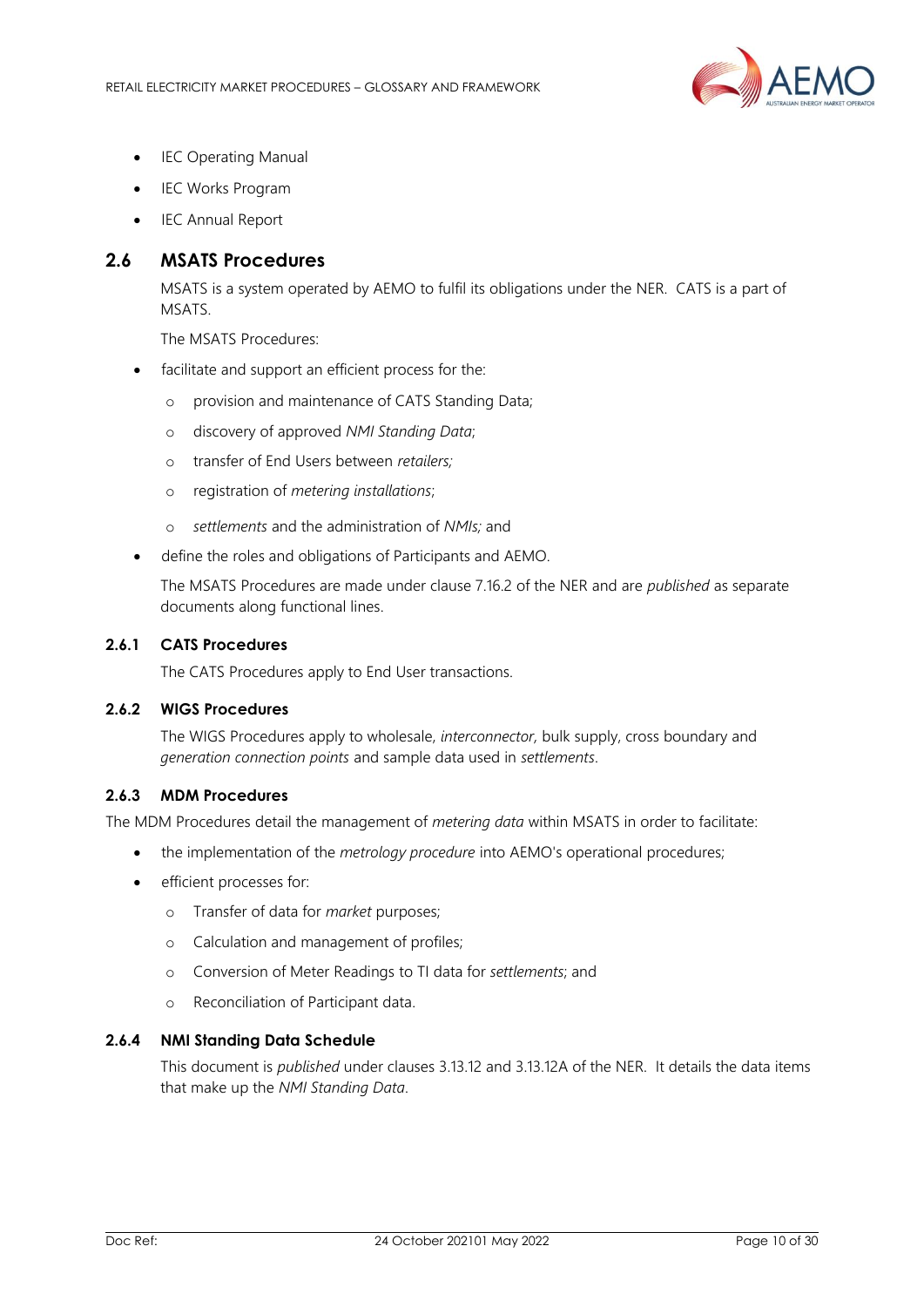

## **2.6.5 NMI Procedure**

This document addresses the matters contemplated in clauses 7.8.2(d)(2), and 7.8.2(ea)(3) of the NER. It sets out the structure of *NMIs*, the process under which they are allocated, and is *published* as an MSATS Procedure under clause 7.16.2 of the NER.

## **2.6.6 RoLR Procedures**

Although the *RoLR Procedures* are prescribed under the National Energy Retail Law (NERL), they are, in fact, made up of obligations that form part of the MSATS Procedures and the *B2B Procedures* and so are made under clause 7.16.2 and clause 7.17.2(i) of the NER. AEMO has consolidated all requirements arising out of a RoLR Event into a document entitled: NEM RoLR Processes and for the purposes of clarity, delineates which parts are made under which part of the NER.

## **2.6.7 Ombudsman Enquiry User Interface Guide**

AEMO, acting jointly with each *energy ombudsman*, is required by clause 7.11.1(k) of the NER to develop procedures for the efficient management of timely access to data by an *energy ombudsman*.

# <span id="page-10-0"></span>**2.7 Service Provision**

## **2.7.1 Qualification Procedure**

The NER require AEMO to have a qualification process for the accreditation and registration of MPs, MDPs and ENMs. As the process is identical for each role, it is consolidated into one document.

## **2.7.2 Metering Service Level Procedures**

There are two *service level procedures*: one for MDPs and one for MPs, both made under clause 7.16.6 of the NER.

(a) Service Level Procedure - Metering Data Provider

The Service Level Procedure (MDP) details the obligations, technical requirements, measurement processes and performance requirements to be met by MDPs in the provision of *metering data services* for all *metering installation* types and the maintenance of a *metering data services database.*

AEMO has *published* two additional documents to facilitate the timely and accurate provision of *metering data*. These are:

- Data Delivery Calendar a document that lists the dates on which specified actions need to occur for the provision of *metering data* and *settlements ready data* to AEMO.
- MDFF Specification a document specifying the MDFF for *interval metering data* (NEM12 File) and *accumulated metering data* (NEM13 File).
- (b) Service Level Procedure Metering Provider

The Service Level Procedure (MP) details the obligations, technical requirements, measurement processes and performance requirements to be met by MPs in the provision, installation and maintenance of *metering installations*.

## **2.7.3 Service Level Procedure - Embedded Network Managers**

The Service Level Procedure (ENM) is *published* under clause 7.16.6A of the NER and it details the obligations, technical requirements and performance requirements to be met by ENMs in the provision of *embedded network management services*.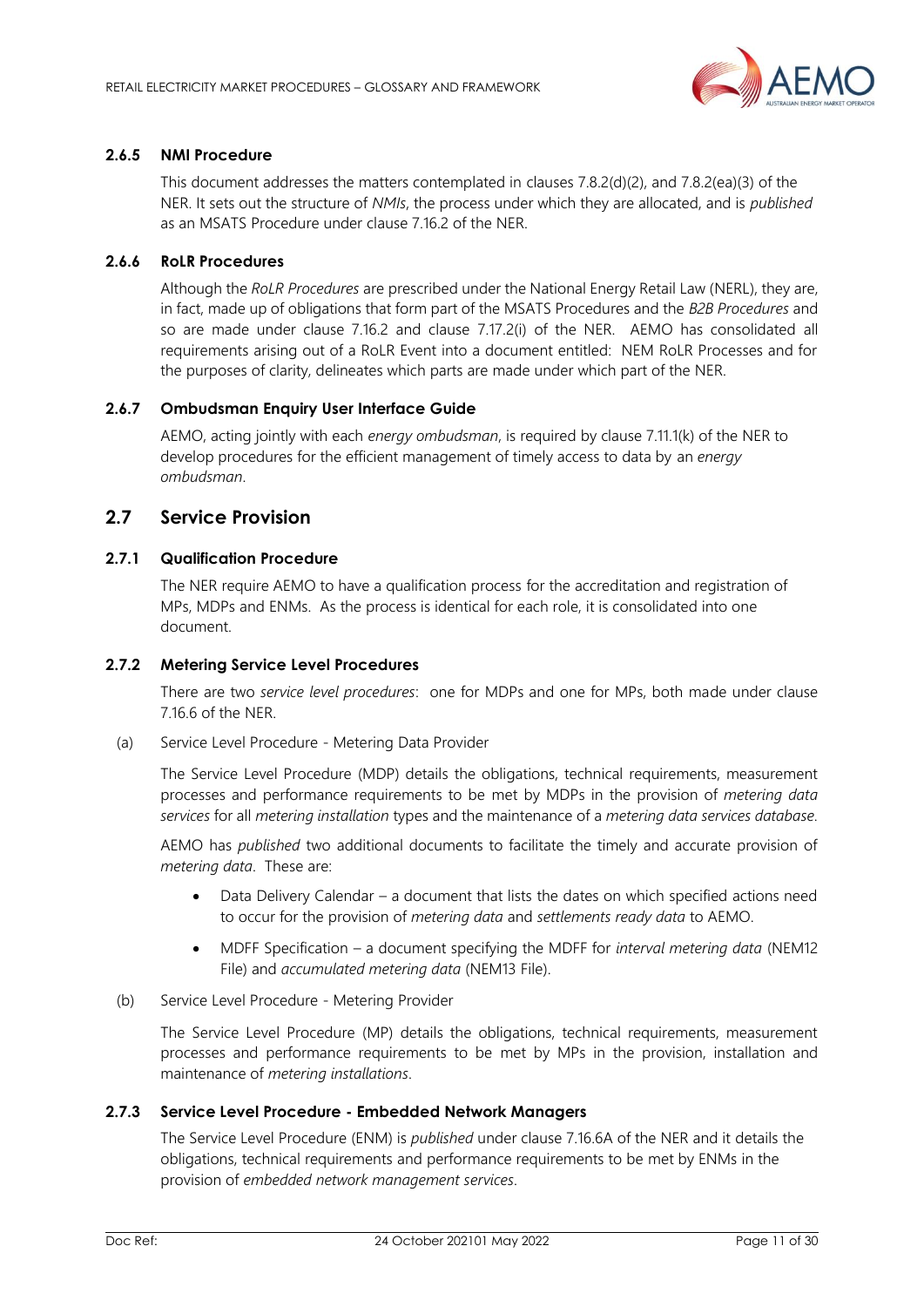

## **2.7.4 Guide to Embedded Networks**

AEMO is required to *publish* a guide to *embedded networks* under clause 7.16.6B of the NER and provides information on:

- the nature of exemptions granted by the *AER* in respect of *embedded networks*;
- which *retailers* and other persons can sell electricity to End Users supplied with electricity through *embedded networks*; and
- the roles, responsibilities and obligations of ENMs under the NER and procedures under the NER.

#### **2.7.5 Guide to the Role of Metering Coordinator**

AEMO is required to *publish* relevant explanatory material setting out the role of the MC under clause 7.3.1(c) of the NER.

#### **2.7.6 Default & Deregistration Procedure**

AEMO is required to have a default and deregistration procedure for:

- MPs, MDPs and ENMs under clause 7.4.4 of the NER; and
- MCs under clause 7.7.3 of the NFR.

The processes involved are almost identical, so they are documented in the one procedure. Key differences in the treatment of different types of default are highlighted.

Where an MP, MDP, ENM or MC's performance fails to meet the NER, relevant procedures under the NER, or *service level procedures* (in the case of MPs, MDPs or ENMs), this document details how AEMO will address the breach and the consequences to the MP, MDP, ENM or MC of failing to rectify the breach.

#### **2.7.7 Exemptions**

(a) Exemption Procedure – Metering Installation Malfunctions

AEMO is required to *publish* this procedure under clause 7.8.10 of the NER. The procedure documents the process an MC must follow when seeking exemption from the requirement to repair a *metering installation malfunction* within the timeframe imposed by the NER.

(b) Exemption Procedure – Metering Installation Data Storage Requirements

AEMO is required to *publish* this procedure under clause 7.8.2(a1) of the NER. This Procedure sets out the process by which a Current MP may apply for an exemption from complying with the requirements of NER clause 7.8.2(a)(9) for the storage of *interval energy data* for the following *metering installations* installed before 1 July 2021.

(c) Exemption Guideline (Small Customer Metering Installation)

AEMO may exempt an MC from the requirement to install a type 4 *metering installation* that meets the *minimum services specification* in accordance with clause 7.8.4 of the NER.

Although there is no obligation to *publish* this procedure, AEMO has determined it would be beneficial for Participants to know the process and grounds on which AEMO may grant the exemption.

This Guideline is not subject to consultation under the NER.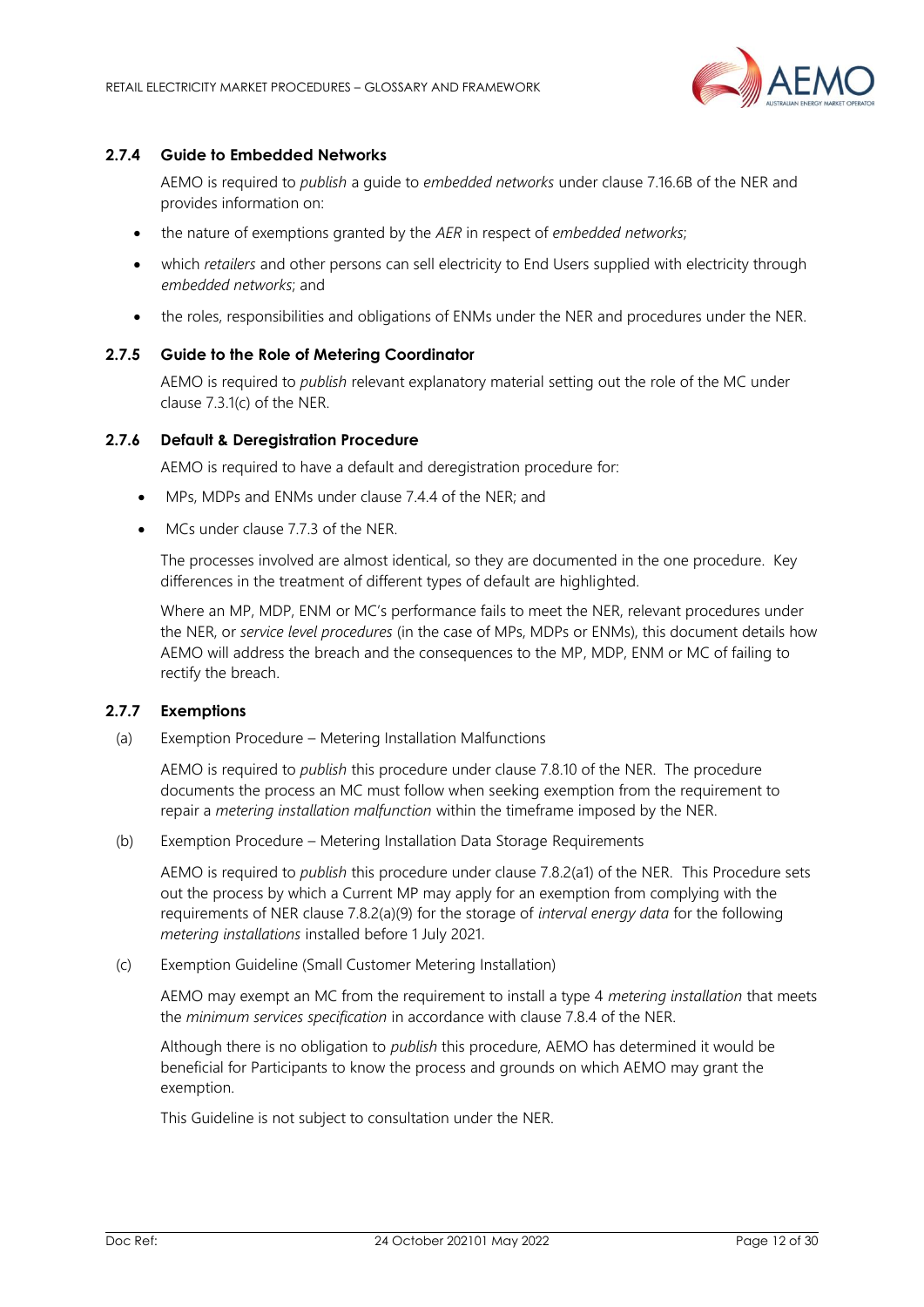

# <span id="page-12-0"></span>**2.8 Metering Data Provision Procedures**

AEMO is required to *publish* these procedures in accordance with clause 7.14(a) of the NER. These procedures establish the minimum requirements for the manner and form in which *metering data* should be provided to a *retail customer* (or its *customer authorised representative*) in response to a request from that *retail customer* or its *customer authorised representative* to the *retailer* or the DNSP.

# <span id="page-12-1"></span>**2.9 Use of RP**

Although the Role of RP, or '*responsible person'*, has been replaced with the *Metering Coordinator*, the code used in MSATS will remain as 'RP'.

The term 'MC' is used in the Retail Electricity Market Procedures to identify the *Metering Coordinator*; where reference is made to the code used in MSATS, 'RP' will be used, instead.

# <span id="page-12-2"></span>**2.10 Use of LNSP to refer to ENM**

The acronym 'LNSP' is used as defined in section 4 and as a code in MSATS to refer to the defined term.

In most cases where the MSATS code 'LNSP' is used it means the LNSP as defined in section 4, however, where it is used in the context of an *embedded network*, the same code will be used to refer to relevant ENM.

The term 'ENM' is used in the Retail Electricity Market Procedures to identify the *Embedded Network Manager*. There is no 'ENM' code in MSATS.

# <span id="page-12-3"></span>**2.11 Temporal References to Roles**

Roles are used in MSATS transactions in a temporal sense.

The NMI Master Record will always detail the 'Current' Roles associated with a *NMI*.

Many transactions involve a change in Role; the Participant that will be taking over a Role following Completion of a Change Request is referred to as 'New'.

# <span id="page-12-4"></span>**3. B2B PROCEDURES**

## <span id="page-12-5"></span>**3.1 Basic Exchange Model**

The exchange of B2B Messages is based on following model:

- Initiator initiates *B2B Communication* by sending a Business Document to a Recipient.
- Recipient sends a *BusinessReceipt* to the Initiator.
- Recipient then returns a *BusinessAcceptance/Rejection* to the Initiator to communicate the acceptance or rejection of the Business Document.
- Recipient sends a response to the Initiator.
- Initiator sends a *BusinessReceipt* to the Recipient.
- Initiator then returns a *BusinessAcceptance/Rejection* to the Recipient to communicate the acceptance or rejection of the Business Document.

# <span id="page-12-6"></span>**3.2 Diagrams**

(a) Process diagrams adhere to Unified Modelling Language (UML) conventions.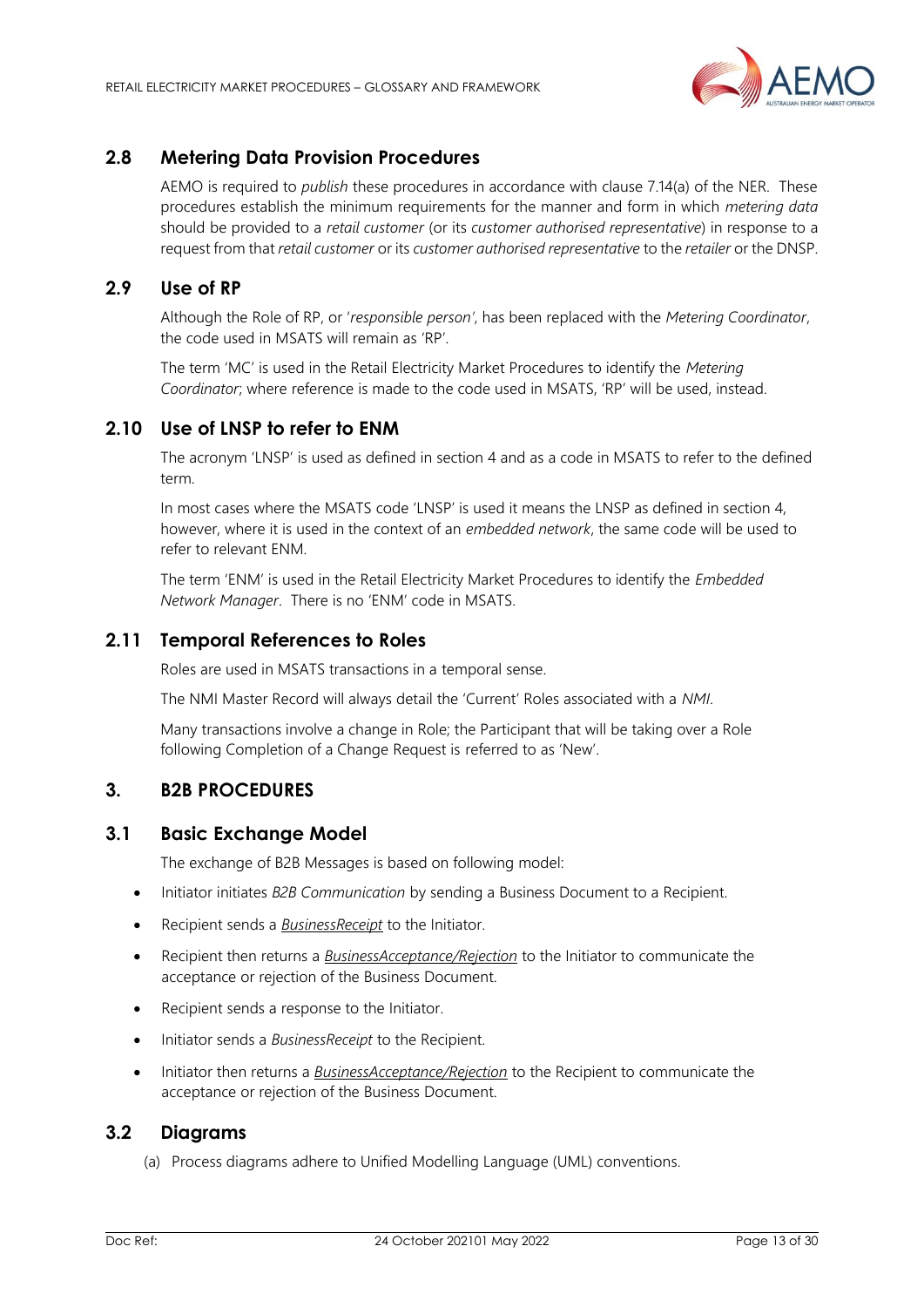

(b) Diagrams have been provided by way of explanation only and do not indicate binding obligations on Participants.

# <span id="page-13-0"></span>**4. SUPPORTING DOCUMENTS**

In addition to the Retail Electricity Market Procedures, AEMO has *published* a number of documents that explain, or provide additional information to enable Participants to fulfil their obligations under the NER and procedures under the NER. How these fit in with the Retail Electricity Market Procedures is depicted in Figure 3, using the same colour coding for ease of reference:





# <span id="page-13-1"></span>**4.1 Metrology**

# **4.1.1 First Tier Jurisdictional Requirements**

AEMO is required to publish the First Tier Jurisdictional Requirements under clause 11.20.6 of the NER in consultation with the Jurisdictions. It contains the applicable jurisdictional requirements referred to in clauses 11.20.2, 11.20.3 and 11.20.4 of the NER.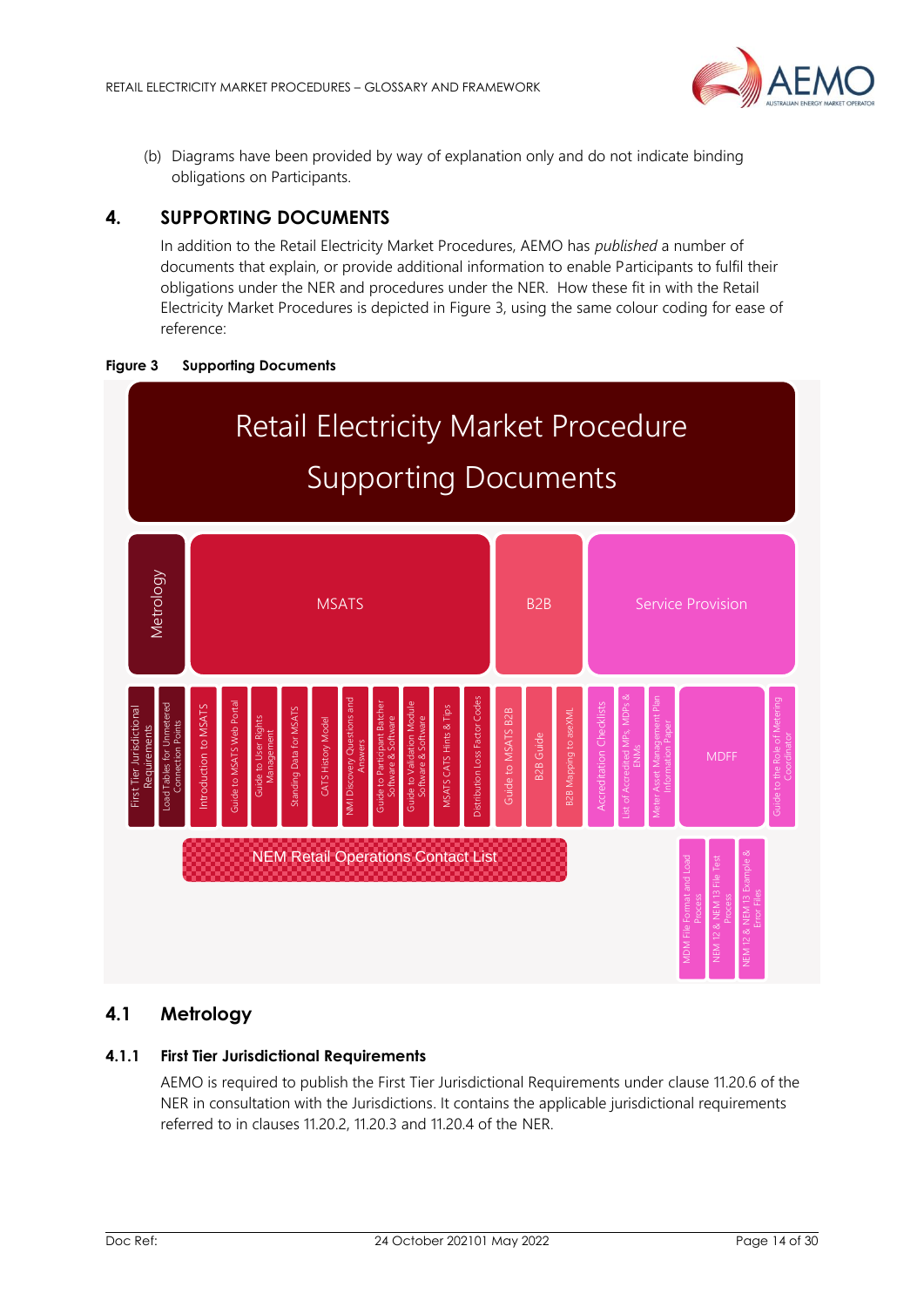

## **4.1.2 Load Tables for Unmetered Connection Points**

As contemplated by section 12.1 of the Metrology Procedure: Part B, AEMO *publishes* tables of Unmetered Device *market loads*.

# <span id="page-14-0"></span>**4.2 MSATS**

## **4.2.1 Introduction to MSATS**

This document provides an introduction to using the MSATS web portal.

## **4.2.2 Guide to MSATS Web Portal**

This document is a user interface guide for Participant Users of the MSATS web portal.

## **4.2.3 Guide to User Rights Management**

This document is a user interface guide assisting PAs with the user rights management functions available in AEMO's web portals.

# **4.2.4 Standing Data for MSATS**

This document provides a detailed description of the data items populated in the MSATS *NMI Standing Data* tables and contains information on the type of data, a brief description of each data item and whether the input of that data is mandatory.

# **4.2.5 CATS History Model**

This is a detailed description of how the MSATS data model is used to manage information that changes over time. It is essential reading for business analysts and IT support staff who are involved in managing data interfaces with MSATS.

## **4.2.6 NMI Discovery Questions and Answers**

This document contains hints and tips that will assist Participant Users applying the NMI Discovery function to find the details about a *NMI*. It also contains answers to questions that Participants have asked about the NMI Discovery function.

## **4.2.7 Guide to Participant Batcher Software & Software**

The 'Participant Batcher' software provides a simple batch interface to MSATS and the *B2B e-hub* by permitting Participant Users to deal with the raw .zip files only and its intended audience is Participants' technical and software development staff responsible for systems implementation.

## **4.2.8 MSATS CATS Hints and Tips**

This document provides hints and tips on how to ensure that requests are successfully loaded into MSATS, information on MSATS validations and tips on using MSATS reports. It should be used an addendum to CATS Procedures.

## **4.2.9 Distribution Loss Factor Codes**

This document provides an explanation of the DLF Codes and the requirements on LNSPs to maintain the DLF values against the DLF Codes in MSATS.

# <span id="page-14-1"></span>**4.3 B2B**

## **4.3.1 Guide to MSATS B2B**

This document provides information about the *B2B e-hub* functions available in MSATS.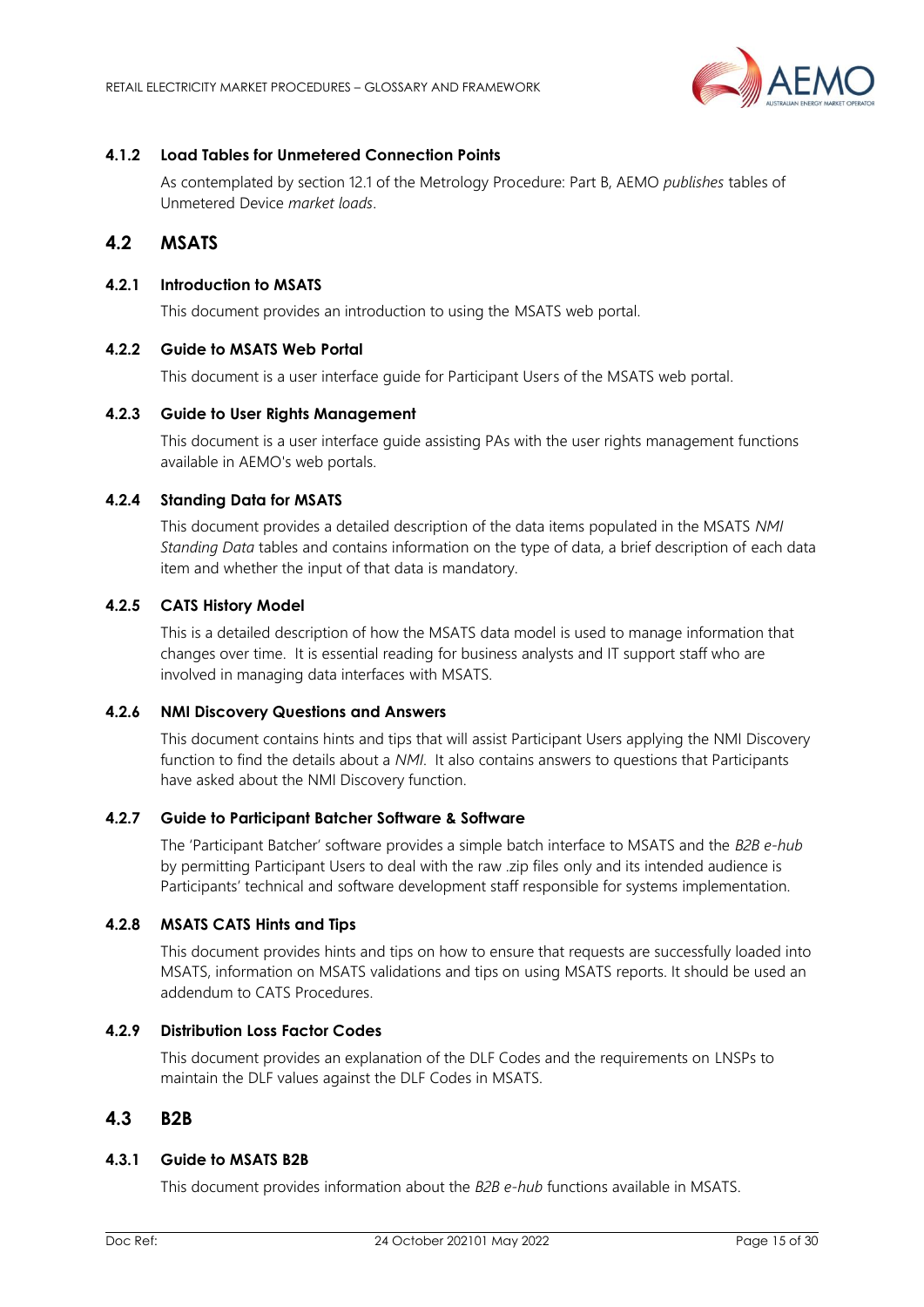

## **4.3.2 B2B Guide**

This document describes how *B2B communications* are typically used in standard processes in the *NEM*. It aims to provide interested parties with an understanding of how *B2B communications* defined in the B2B Procedures are used in the context of the broader industry scenarios, and to assist participants when forming their respective bilateral/commercial agreements.

## **4.3.3 B2B Mapping to aseXML**

This document maps the Business Documents, Business Signals and business items to aseXML, sometimes including .csv payloads.

# <span id="page-15-0"></span>**4.4 Service Provision**

## **4.4.1 Accreditation Checklists**

This document contains the Accreditation Checklists for applicant MPs, MDPs and ENMs, as contemplated by the Qualification Procedure.

Each Accreditation Checklist contains questions the applicants are required to complete as part of the qualification process set out in the Qualification Procedure. They are intended to provide verification of what is required of an applicant through demonstration of systems, processes and procedures that allow AEMO to assess the applicant's application.

## **4.4.2 List of Accredited MPs, MDPs & ENMs**

AEMO *publishes* an up-to-date list of each accredited MP, MDP and ENM.

#### **4.4.3 Meter Asset Management Plan Information Paper**

This document provides assistance to service providers in the establishment of a Metering Asset Management Plan.

## **4.4.4 MDFF**

(a) MDM File Format and Load Process

This document details the MDFF format and load process.

(b) NEM12 & NEM13 File Test Process

This document details various implementation test scenarios required for acceptance of the NEM12 and NEM13 file format specification by MDPs.

(c) NEM12 & NEM13 Example & Error Files

These documents detail various MDP test file-build scenarios, and those examples that have been accepted following the inter-MDP test process and data scenarios that have deliberate file syntax and information errors to assist Participants in the verification and build of MDFF loaders.

# <span id="page-15-1"></span>**5. GLOSSARY**

The Retail Electricity Market Procedures often use common terminology. For ease of reference, all terms in the Retail Electricity Market Procedures are defined in the table below.

For ease of reference:

- Terms and definitions written in blue are used in *B2B Procedures* only.
- Terms and definitions written in green are used in *B2B Procedures* and in one or more other types of Retail Electricity Market Procedures.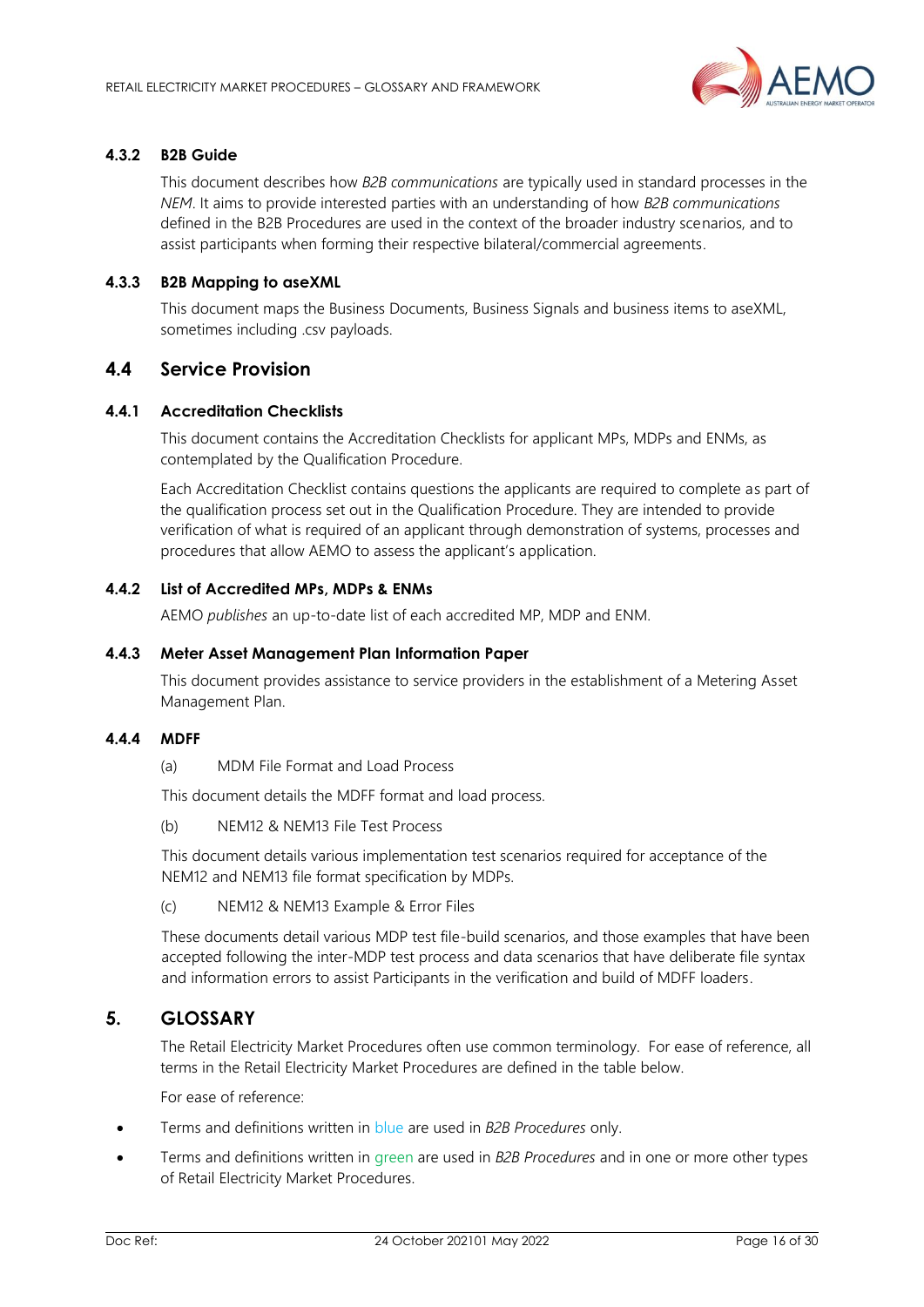

• Terms and definitions written in black are used in Retail Electricity Market Procedures other than *B2B Procedures.*

| Term                            | Definition                                                                                                                                                                                                                                                                                                                                                                                                                                                               |
|---------------------------------|--------------------------------------------------------------------------------------------------------------------------------------------------------------------------------------------------------------------------------------------------------------------------------------------------------------------------------------------------------------------------------------------------------------------------------------------------------------------------|
| Accelerate                      | A process initiated by AEMO to complete In-Progress Change Requests following a<br>RoLR Event, allowing for:<br>Completion of Change Requests that would otherwise require the MDP to submit<br>$\bullet$<br>the Actual Change Date, where that date has not yet been submitted.<br>Specification of an Actual Change Date (RoLR Effective Transfer Date) to<br>$\bullet$<br>supersede any existing Proposed Change Date or Actual Change Date on the<br>Change Request. |
| Accept                          | The situation where a Recipient of a B2B Message has agreed to process it further.                                                                                                                                                                                                                                                                                                                                                                                       |
| <b>Access Requirements</b>      | Site access requirements specified in a Service Order                                                                                                                                                                                                                                                                                                                                                                                                                    |
| <b>Accreditation Checklists</b> | The questions an applicant for Accreditation as MDP, MP or ENM must complete to be<br>accredited.                                                                                                                                                                                                                                                                                                                                                                        |
| <b>Accumulation Meter</b>       | A meter that only measures total electricity use (kWh, MWh) between Meter Readings,<br>and does not record the dates and times when the electricity flows occur. Also known<br>as a 'basic meter'.                                                                                                                                                                                                                                                                       |
| <b>ACMA</b>                     | Australian Communications and Media Authority.                                                                                                                                                                                                                                                                                                                                                                                                                           |
| Actual Change Date              | The effective date of changes specified in a Change Request.<br>(It is the same date as the 'FromDate' in a C4 Report and the 'Start Date' seen on<br>MSATS browser screens that display 'NMI master data').                                                                                                                                                                                                                                                             |
| Actual End Date                 | A date specifying the end of a period when updating existing data in CATS and is only<br>ever specified in a Change Request for a Retrospective Change correcting a past error.                                                                                                                                                                                                                                                                                          |
| Actual Meter Read Date          | The date an Actual Meter Reading is obtained.                                                                                                                                                                                                                                                                                                                                                                                                                            |
| <b>Actual Meter Reading</b>     | The accumulated metering data or interval metering data collected from a meter when<br>it is either Manually Read or Remotely Read (as applicable).                                                                                                                                                                                                                                                                                                                      |
| <b>Actual Metering Data</b>     | Accumulated metering data or interval metering data that has passed Validation<br>without Substitution.                                                                                                                                                                                                                                                                                                                                                                  |
| ADL                             | Average Daily Load: The energy delivered or generation delivered via a datastream<br>over an extended period normalised to a "per day" basis (kWh).                                                                                                                                                                                                                                                                                                                      |
| <b>AEMO Communication</b>       | An email from AEMO to a distribution list of Registered Participant contacts<br>broadcasting NEM-related information.                                                                                                                                                                                                                                                                                                                                                    |
| Agreed Load                     | The load, expressed in Watts, that is to be used in the calculation of metering data for<br>non-contestable unmetered loads. This is the load value that has been agreed between<br>LNSP, appropriate FRMP and End User.                                                                                                                                                                                                                                                 |
| Appointment                     | An agreement between an End User (or their agent), a retailer and a Participant for the<br>Participant to perform requested work at a specified time.                                                                                                                                                                                                                                                                                                                    |
| aseXML                          | A standard to facilitate the exchange of information between Participants in XML.                                                                                                                                                                                                                                                                                                                                                                                        |
| aseXML Guidelines               | Guidelines for the development of a Standard for Energy Transactions in XML<br>(aseXML).                                                                                                                                                                                                                                                                                                                                                                                 |
| aseXML Schema                   | Specification used to describe the structure of an aseXML message.                                                                                                                                                                                                                                                                                                                                                                                                       |
| Asset Management<br>Strategy    | A strategy for the testing of metering installations submitted by an MC and approved<br>by AEMO under clause S7.6 of the NER.                                                                                                                                                                                                                                                                                                                                            |
| <b>ASP</b>                      | Accredited Service Provider to provide connection services in NSW                                                                                                                                                                                                                                                                                                                                                                                                        |
| B <sub>2</sub> B                | Business-to-Business: A generic term used to refer to certain business-to-business<br>interactions between Participants through the B2B e-hub.                                                                                                                                                                                                                                                                                                                           |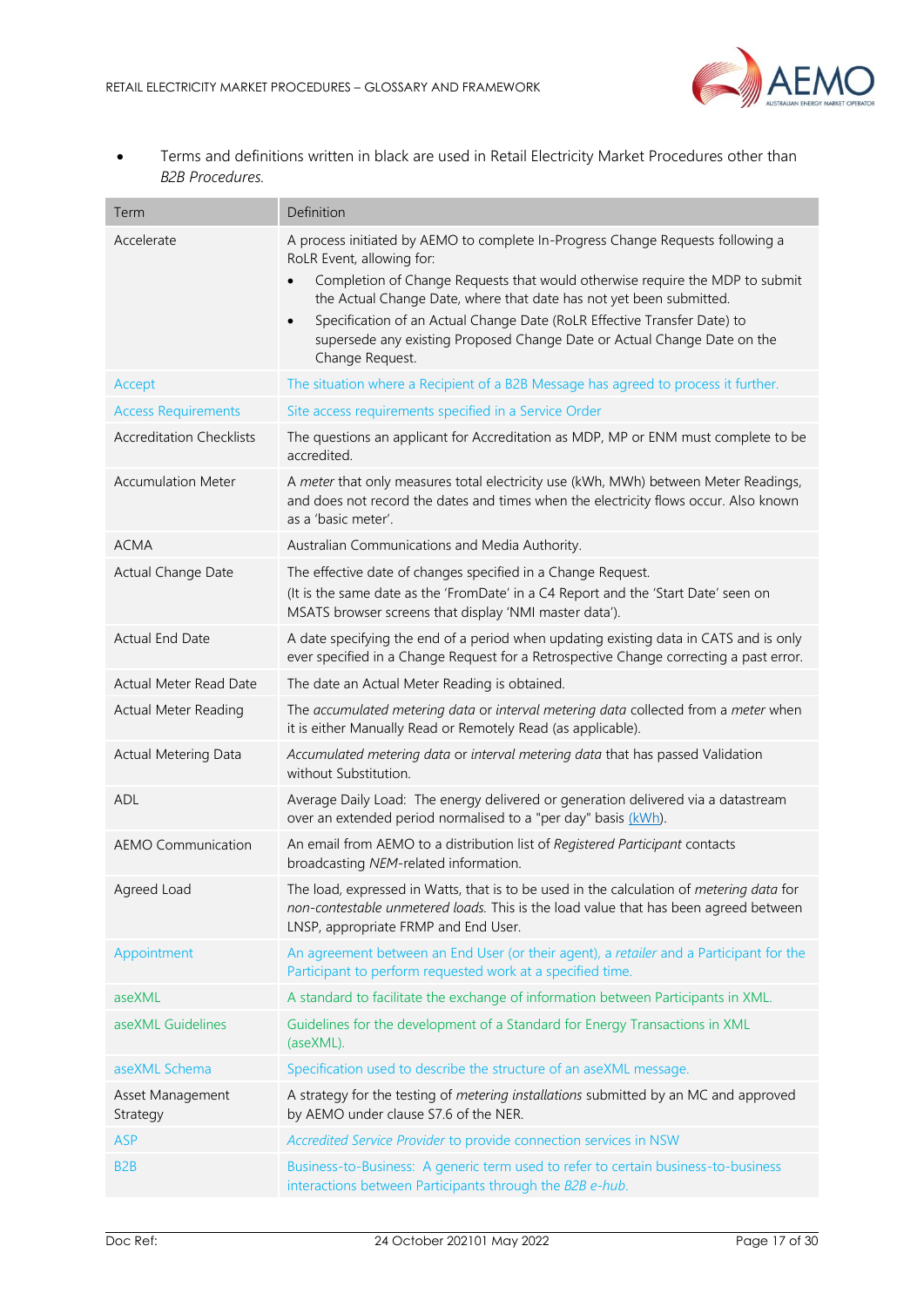

| Term                         | Definition                                                                                                                                                                                                                                                                                                                                                                                                                                                                                                                                                                                                   |
|------------------------------|--------------------------------------------------------------------------------------------------------------------------------------------------------------------------------------------------------------------------------------------------------------------------------------------------------------------------------------------------------------------------------------------------------------------------------------------------------------------------------------------------------------------------------------------------------------------------------------------------------------|
| <b>B2B Acknowledgement</b>   | A generic term used to refer to an aseXML Message or B2B Transaction<br>acknowledgement, within the context of a B2B Interaction. Often referred to as being<br>positive (indicating correctness of the associated file) or negative (indicating an error<br>with the associated file).                                                                                                                                                                                                                                                                                                                      |
| <b>B2B</b> Interaction       | A complete set of B2B Messages between two Participants involving Business<br>Document, Business Receipt, and <b>Business Acceptance/Rejection</b> .                                                                                                                                                                                                                                                                                                                                                                                                                                                         |
| <b>B2B Mapping to aseXML</b> | A document detailing the specific aseXML interfaces to be used in the implementation<br>of B2B Transactions                                                                                                                                                                                                                                                                                                                                                                                                                                                                                                  |
| <b>B2B Message</b>           | A B2B Transaction or B2B Acknowledgement sent between an Initiator and a Recipient.                                                                                                                                                                                                                                                                                                                                                                                                                                                                                                                          |
| <b>B2B Notification</b>      | A B2B Transaction that does not have a corresponding reply.                                                                                                                                                                                                                                                                                                                                                                                                                                                                                                                                                  |
| <b>B2B Transaction</b>       | An aseXML realisation of a Business Document.                                                                                                                                                                                                                                                                                                                                                                                                                                                                                                                                                                |
| Backup RoLR                  | As defined in the AER RoLR Guidelines.                                                                                                                                                                                                                                                                                                                                                                                                                                                                                                                                                                       |
| <b>BCT</b>                   | Bulk Change Tool: A component of MSATS used by AEMO to make bulk changes to<br>data without requiring the submission of Change Requests.                                                                                                                                                                                                                                                                                                                                                                                                                                                                     |
| <b>BMP</b>                   | Basic Meter Profiler: The application of profile shape data to accumulated metering<br>data to create half-hourly interval metering data for a Profile Area.                                                                                                                                                                                                                                                                                                                                                                                                                                                 |
| <b>Bulk Supply Point</b>     | Connection point where a transmission network connects to a distribution network.                                                                                                                                                                                                                                                                                                                                                                                                                                                                                                                            |
| <b>Bundling</b>              | A function in MSATS whereby AEMO 'bundles' Change Requests. This means that<br>instead of sending Change Requests as individual XML messages containing a single<br>transaction, many can be bundled into a single XML message (one message, with<br>multiple transactions, in a single file).                                                                                                                                                                                                                                                                                                               |
| <b>Business</b>              | As defined in the NERL.                                                                                                                                                                                                                                                                                                                                                                                                                                                                                                                                                                                      |
| <b>BusinessAcceptance</b>    | A Business Signal indicating acceptance.                                                                                                                                                                                                                                                                                                                                                                                                                                                                                                                                                                     |
| <b>Business Day</b>          | Any weekday other than public holidays applicable to the Site to which a B2B<br>Transaction applies.                                                                                                                                                                                                                                                                                                                                                                                                                                                                                                         |
| <b>Business Event</b>        | The reason for the acceptance or rejection of a B2B Transaction.                                                                                                                                                                                                                                                                                                                                                                                                                                                                                                                                             |
| <b>Business Document</b>     | The transaction that contains the business content for:<br>MeterDataNotification<br>$\bullet$<br><b>ProvideMeterDataRequest</b><br><b>VerifyMeterDataRequest</b><br>$\bullet$<br>ServiceOrderRequest<br>$\bullet$<br>ServiceOrderResponse<br>$\bullet$<br><b>CustomerDetailsNotification</b><br>$\bullet$<br><b>CustomerDetailsRequest</b><br>$\bullet$<br>SiteAccessNotification<br>$\bullet$<br>OneWayNotification<br>$\bullet$<br>PlannedInteruptionNotification<br>$\bullet$<br>MeterFaultandIssueNotification<br>$\bullet$<br>NoticeOfMeteringWorksTransaction<br>$\bullet$<br>NotifiedPartyTransaction |
| <b>Business Group</b>        | A group of Participant companies (each with their own Participant IDs) that are part of<br>a single commercial enterprise.                                                                                                                                                                                                                                                                                                                                                                                                                                                                                   |
| <b>Business Hour</b>         | A period of one hour within a business day.                                                                                                                                                                                                                                                                                                                                                                                                                                                                                                                                                                  |
| <b>Business Hours</b>        | Normal operating hours for a Participant                                                                                                                                                                                                                                                                                                                                                                                                                                                                                                                                                                     |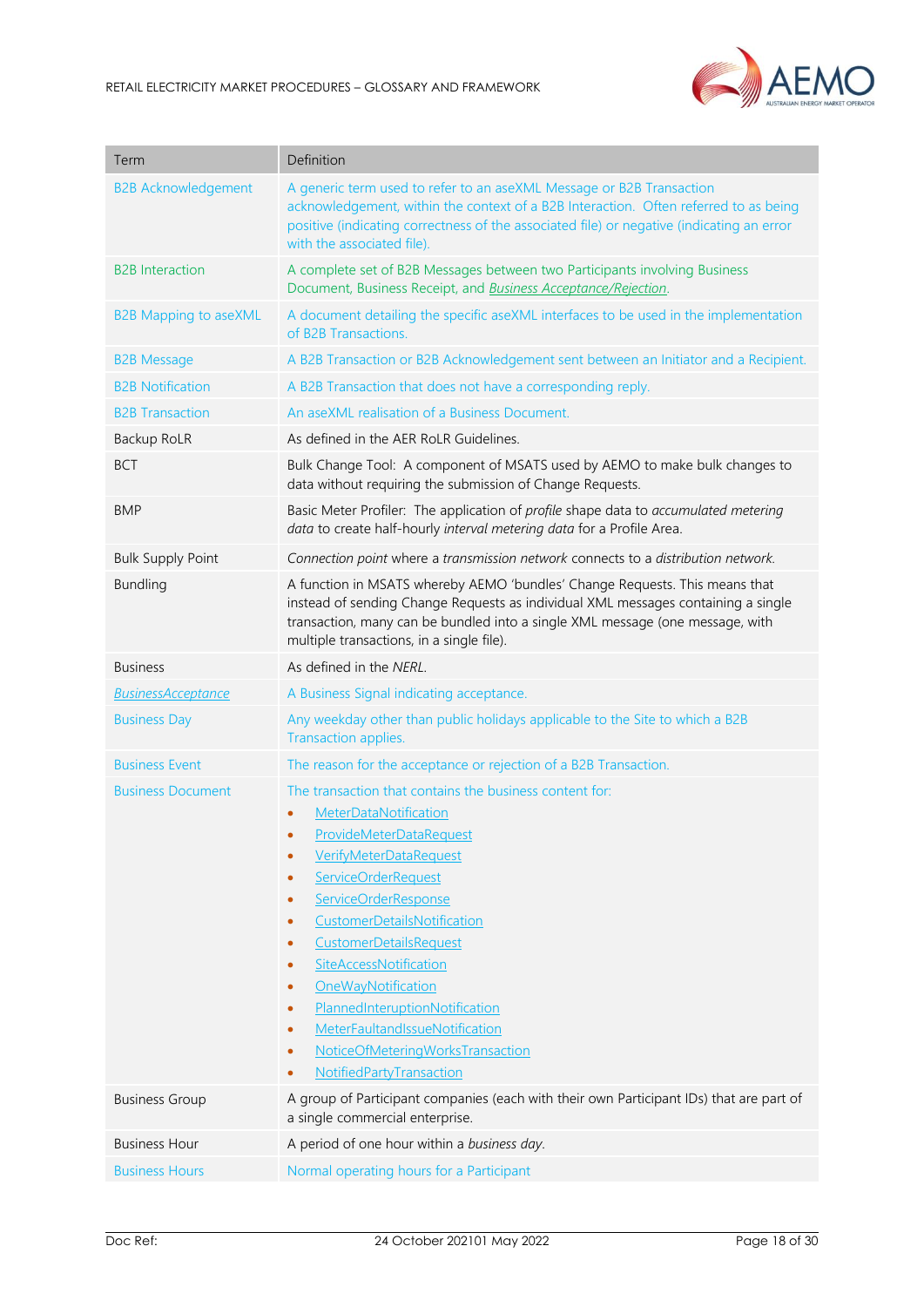

| Term                                             | Definition                                                                                                                                                                                                                                                                                          |
|--------------------------------------------------|-----------------------------------------------------------------------------------------------------------------------------------------------------------------------------------------------------------------------------------------------------------------------------------------------------|
| <b>BusinessReceipt</b>                           | A Business Signal indicating that a Business Document has been received and is<br>readable.                                                                                                                                                                                                         |
| <b>BusinessRejection</b>                         | A Business Signal indicating that a Business Document failed a relevant business rule<br>validation.                                                                                                                                                                                                |
| <b>Business Signal</b>                           | A response generated by a Recipient upon receipt of Business Document to indicate<br>whether a Business Document:                                                                                                                                                                                   |
|                                                  | has been received and is readable (BusinessReceipt); or<br>is accepted or rejected by the Recipient (BusinessAcceptance/Rejection).                                                                                                                                                                 |
| C4 Report                                        | An MSATS report that contains current CATS Standing Data for one or more NMIs.                                                                                                                                                                                                                      |
| Cancel                                           | A ServiceOrderStatus indicating that the Service Order was cancelled.                                                                                                                                                                                                                               |
| Cancelled or CAN                                 | A status point of a Change Request.                                                                                                                                                                                                                                                                 |
| Category A                                       | A category of MP accredited to install whole current meters of a manually read<br>metering installation only.                                                                                                                                                                                       |
| Category B                                       | A category of MP accredited to provide, install and maintain a metering installation.                                                                                                                                                                                                               |
| Category C                                       | A category of MDP accredited to collect metering data from manually read metering<br>installations only.                                                                                                                                                                                            |
| Category D                                       | A category of MDP accredited to provide metering data services related to the<br>collection, processing, storing and delivery of metering data.                                                                                                                                                     |
| <b>CATS</b>                                      | Consumer Administration and Transfer Solution, a part of MSATS.                                                                                                                                                                                                                                     |
| <b>CATS Procedures</b>                           | The AEMO document entitled: MSATS Procedures: CATS Procedure Principles and<br>Obligations                                                                                                                                                                                                          |
| <b>CATS Standing Data</b>                        | The data held in the following database tables:<br>CATS_NMI_Data_Stream<br>$\bullet$<br>CATS_NMI_Data<br>$\bullet$<br>CATS_Meter_Register<br>$\bullet$<br>CATS_NMI_Participants_Relationships<br>$\bullet$<br>CATS_Register_Identifier<br>NMI Standing Data is a sub-set of the CATS Standing Data. |
| <b>CATS Standing Data</b><br><b>Access Rules</b> | The rules specifying which of the CATS Standing Data may be accessed, as specified in<br>section 16.3.3 of the CATS Procedures.                                                                                                                                                                     |
| Change Reason Code                               | A code that identifies a type of Change Request. It defines rules such as what NMI<br>information can be updated and which Roles will receive a Change Request<br>Notification each time the Change Request Status is updated.                                                                      |
| Change Request                                   | A transaction submitted by a Participant into MSATS whenever it wants to create or<br>update data held within MSATS.<br>Change Requests have numbers and are commonly referred to as CR [number].                                                                                                   |
| Change Request<br>Notification                   | A notification generated by MSATS and provided to one or more Participants as a<br>consequence of a change of status of a Change Request.                                                                                                                                                           |
| Change Request Status                            | Nominated status points in the life cycle of a Change Request.                                                                                                                                                                                                                                      |
| Change Request Status<br>Notification Rules      | Rules that specify which Roles are to be advised when a Change Request undergoes a<br>change in status as described in the CATS Procedures for each Change Reason Code.                                                                                                                             |
| Child Name                                       | The Embedded Network Code populated in the 'EMBNETCHILD' field in MSATS for a<br>Child NMI to indicate that the NMI is a child for a specified embedded network.                                                                                                                                    |
| Child NMI                                        | The NMI assigned to a child connection point.                                                                                                                                                                                                                                                       |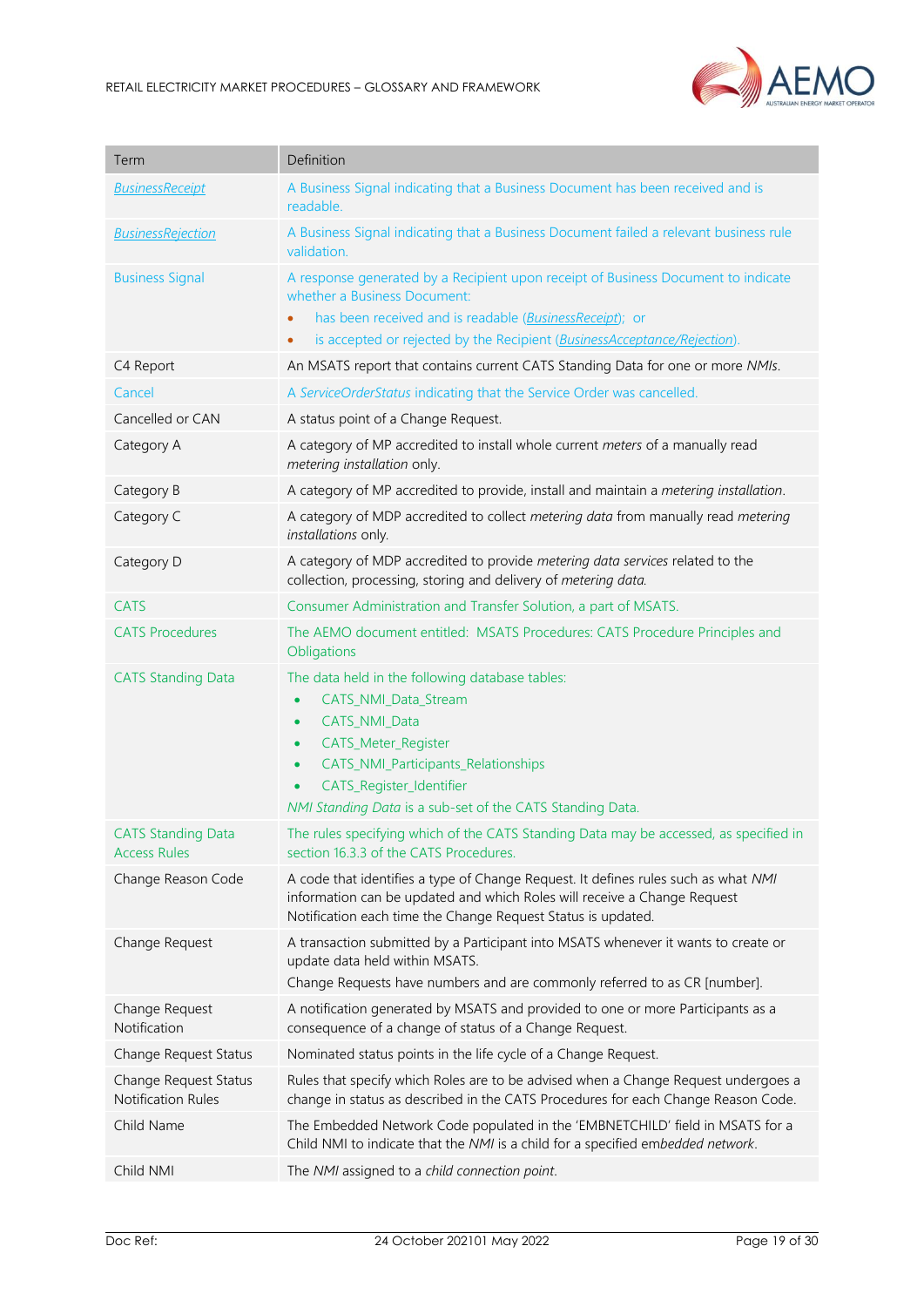

| Term                                        | Definition                                                                                                                                                                                                                                                                                                                               |
|---------------------------------------------|------------------------------------------------------------------------------------------------------------------------------------------------------------------------------------------------------------------------------------------------------------------------------------------------------------------------------------------|
| <b>CLP</b>                                  | Controlled Load Profile; a type of load profile calculated in accordance with the<br>metrology procedure.                                                                                                                                                                                                                                |
| Completed or COM                            | When used in the MSATS Procedures: One of the status points of a Change Request.<br>When used in the B2B Procedures: A ServiceOrderStatus indicating that the Primary<br>Work is completed.                                                                                                                                              |
| <b>Connection Date</b>                      | The date the connection point is connected to a network.                                                                                                                                                                                                                                                                                 |
| Controlled Load                             | Load that is controlled by the metering installation (e.g. frequency injection relay or<br>time clock) or a network device and may be separately metered from the remaining<br>load at a metering point. The majority of Controlled Loads are associated with off-peak<br>hot water, pool pumps and air conditioning units.              |
| Controlled Unmetered<br>Device              | An Unmetered Device that has a predictable load and is switched in accordance with<br>an On/Off Table (e.g. street lighting).                                                                                                                                                                                                            |
| Cooling-Off Period                          | In the NEM, apart from Victoria: As defined in the NERR.<br>$\bullet$<br>In Victoria: As defined in the Energy Retail Code published by the Essential<br>$\bullet$<br>Services Commission of Victoria.                                                                                                                                   |
| CSV                                         | Comma Separated Values; a file format for data using commas as delimiters.                                                                                                                                                                                                                                                               |
| <b>CSVNotificationDetail</b>                | Is a defined data payload applicable only for some transactions in the One Way<br><b>Notification Procedure.</b>                                                                                                                                                                                                                         |
| <b>CT</b>                                   | Current transformer                                                                                                                                                                                                                                                                                                                      |
| Current [Participant/Role]                  | See section 2.11.                                                                                                                                                                                                                                                                                                                        |
| <b>Customer and Site Details</b>            | The data elements identified in a Customer and Site Details Notification.                                                                                                                                                                                                                                                                |
| <b>Customer and Site Details</b><br>Changes | A change to one or more data elements identified in a Customer and Site Details<br>Notification.                                                                                                                                                                                                                                         |
| <b>Customer Classification</b><br>Code      | A code used in MSATS to determine the classification of an End User.<br>See section 4.51 of the CATS Procedures for further information.                                                                                                                                                                                                 |
| <b>Customer Threshold</b><br>Code           | A code used in MSATS to determine the consumption for an End User at a single<br>connection point.<br>See section 4.5.2 of the CATS Procedures for further information.                                                                                                                                                                  |
| Data Delivery Calendar                      | The AEMO document entitled: Data Delivery Calendar.                                                                                                                                                                                                                                                                                      |
| Data Request                                | A transaction initiated by MSATS and sent to a Participant at the Pending Validation<br>status of the Change Request life cycle.                                                                                                                                                                                                         |
| Datastream                                  | A stream of metering data associated with a connection point as represented by a NMI.<br>A NMI can have multiple Datastreams (e.g. from one or more meters, or from one or<br>more channels or registers that comprise a single meter). Each Datastream is identified<br>by a unique suffix associated with the NMI to which it belongs. |
| Datastream Status Code                      | A code used in MSATS to indicate whether a Datastream is to be used in settlements.<br>See section 4.6.2 of the CATS Procedures.                                                                                                                                                                                                         |
| Default and<br>Deregistration Procedure     | The AEMO document entitled: Default and Deregistration Procedure: Metering<br>Providers, Metering Data Providers, Embedded Network Managers and Metering<br>Coordinators.                                                                                                                                                                |
| <b>DLF</b>                                  | distribution loss factor                                                                                                                                                                                                                                                                                                                 |
| DLF Code                                    | A code used in MSATS to identify a distribution loss factor.                                                                                                                                                                                                                                                                             |
| <b>DNSP</b>                                 | <b>Distribution Network Service Provider</b>                                                                                                                                                                                                                                                                                             |

 $\overline{\phantom{a}}$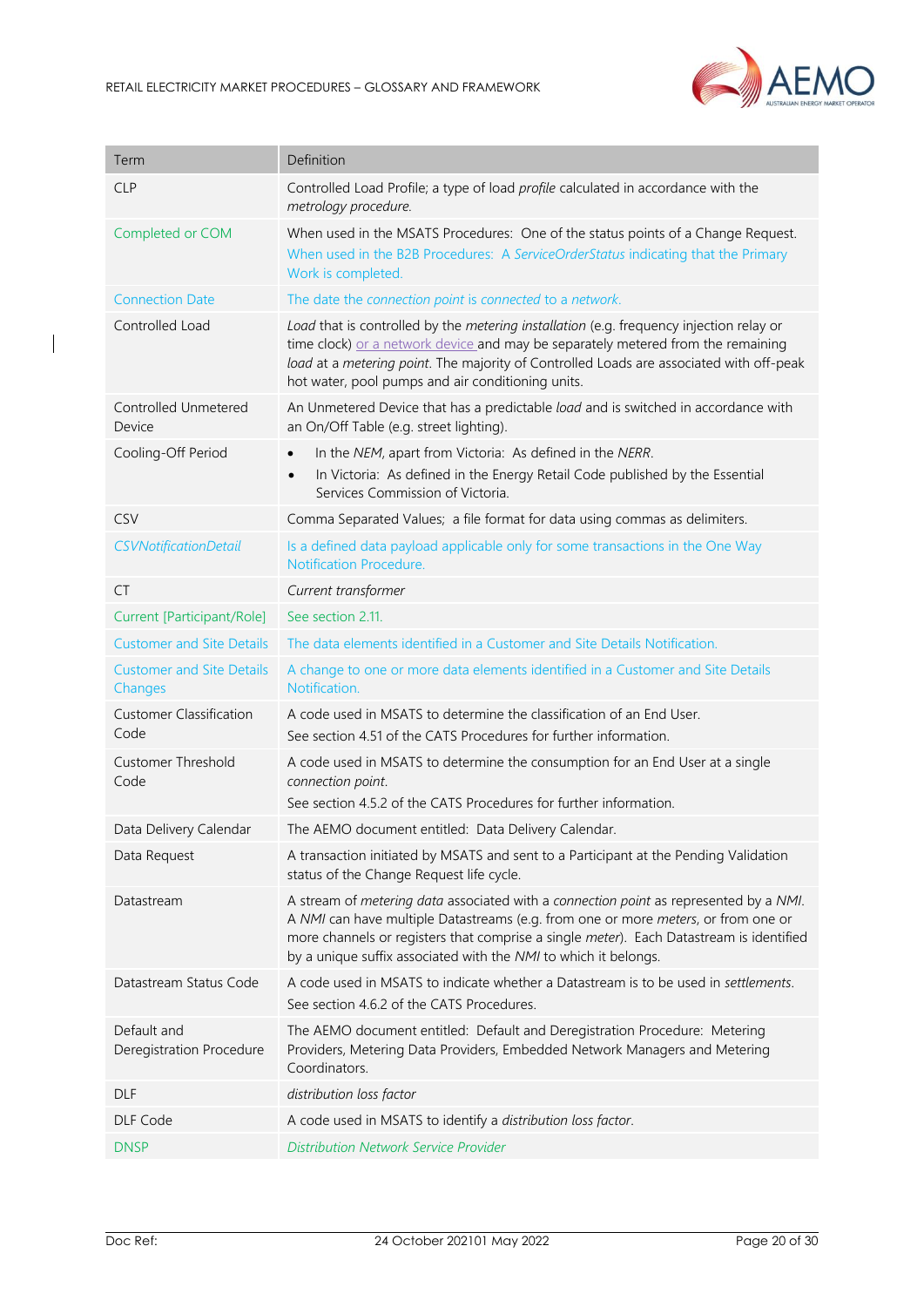

| Term                                      | Definition                                                                                                                                                                                                                                                                                                       |
|-------------------------------------------|------------------------------------------------------------------------------------------------------------------------------------------------------------------------------------------------------------------------------------------------------------------------------------------------------------------|
| <b>DPID</b>                               | Delivery Point Identifier: A unique identifier assigned and used by Australia Post as a<br>numeric descriptor for a postal address.                                                                                                                                                                              |
| <b>DRSP</b>                               | Demand Response Service Provider                                                                                                                                                                                                                                                                                 |
| <b>EENSP</b>                              | Exempt Embedded Network Service Provider. Referred to as an Embedded Network<br>Operator by the AER. For the purposes of the Retail Electricity Market Procedures,<br>references to an EENSP can be taken to mean the Embedded Network Operator.                                                                 |
| <b>Embedded Network Code</b>              | A code used in MSATS to identify an embedded network.                                                                                                                                                                                                                                                            |
| <b>Embedded Network Local</b><br>Retailer | See ENLR                                                                                                                                                                                                                                                                                                         |
| <b>End User</b>                           | A person who acquires electricity for consumption purposes.                                                                                                                                                                                                                                                      |
| <b>ENLR</b>                               | Local Retailer for a child connection point. Must be the FRMP of the Parent NMI                                                                                                                                                                                                                                  |
| <b>ENM</b>                                | <b>Embedded Network Manager</b>                                                                                                                                                                                                                                                                                  |
| <b>Estimated Reading</b>                  | An estimate of a Meter Reading where an Actual Meter Reading for a period in the<br>past is not available.                                                                                                                                                                                                       |
| Estimation                                | The forward estimation of metering data.                                                                                                                                                                                                                                                                         |
| <b>Exemption Guideline</b>                | The AEMO document entitled: Exemption Guideline (Small Customer Metering<br>Installation).                                                                                                                                                                                                                       |
| <b>Exemption Procedure</b>                | The AEMO document entitled: Exemption Procedure - Metering Installation<br>Malfunctions.                                                                                                                                                                                                                         |
| <b>Explicit Informed Consent</b>          | In the NEM, apart from Victoria: As defined in the NERL.<br>$\bullet$<br>In Victoria: As defined in the Energy Retail Code published by the Essential<br>$\bullet$<br>Services Commission of Victoria.                                                                                                           |
| <b>Failed Retailer</b>                    | A retailer that is the subject of a RoLR Event.                                                                                                                                                                                                                                                                  |
| <b>Field Validation Rules</b>             | These rules specify for each Change Reason Code, which fields in MSATS need to be<br>populated at creation of a transaction or at other times in the life cycle of a transaction.                                                                                                                                |
| Final Reading                             | The last Actual Meter Reading taken where:<br>an End User:<br>vacates an address; or<br>$\circ$<br>o changes retailer; or<br>all or any part of a metering installation is:<br>removed; or<br>$\circ$<br>modified and the modification affects the energy data in the metering<br>$\circ$<br>installation.       |
| First Tier NMI                            | The NMI associated with a First-Tier Load.                                                                                                                                                                                                                                                                       |
| First-Tier Load                           | For the purposes of the Retail Electricity Market Procedures, the load at a connection<br>point where the electricity is purchased directly and in its entirety from the Local<br>Retailer, even if it has not been classified as a first-tier load under Chapter 2 of the NER.                                  |
| <b>FRMP</b>                               | financially responsible Market Participant, usually a retailer, Generator, Market Customer<br>or an MSGA, identified as such in respect of a connection point in MSATS.                                                                                                                                          |
| Good Industry Practice                    | In relation to any undertaking and any circumstances, the exercise of that degree of<br>skill, diligence, prudence and foresight that would reasonably and ordinarily be<br>expected from a skilled and experienced operator engaged in the same type of<br>undertaking under the same or similar circumstances. |
| Historical Data                           | Metering data that has been provided for a previous reading period                                                                                                                                                                                                                                               |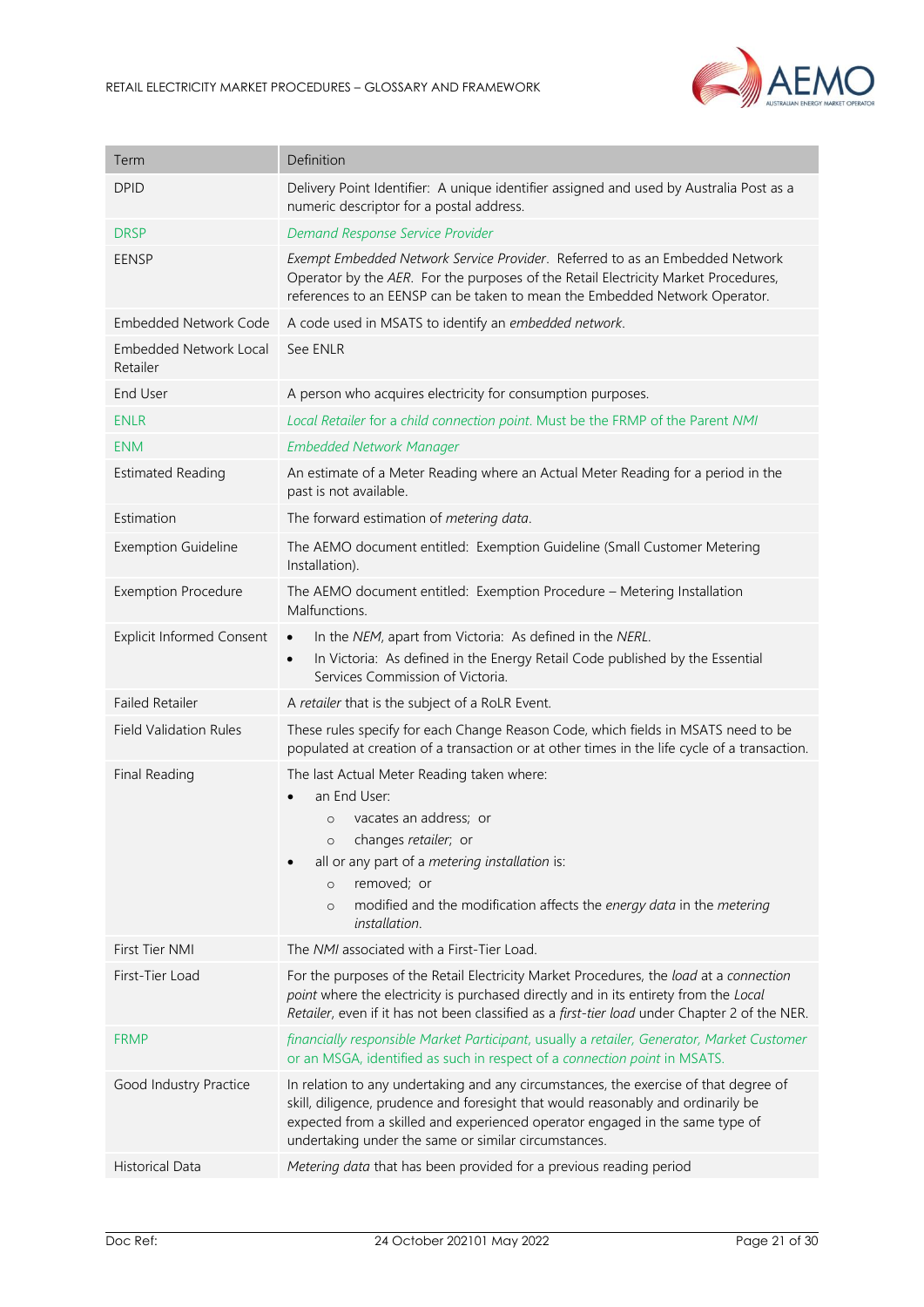

| Term                | Definition                                                                                                                                                                                                                                                                                                                                                         |
|---------------------|--------------------------------------------------------------------------------------------------------------------------------------------------------------------------------------------------------------------------------------------------------------------------------------------------------------------------------------------------------------------|
| HV                  | High voltage.                                                                                                                                                                                                                                                                                                                                                      |
| HV CT               | High voltage current transformer                                                                                                                                                                                                                                                                                                                                   |
| <b>ILAC</b>         | International Laboratory Accreditation Cooperation.                                                                                                                                                                                                                                                                                                                |
| Initiate            | The first of the status points of a Change Request.                                                                                                                                                                                                                                                                                                                |
| Initiation Rules    | As described in section 4.5 of the CATS Procedures, the rules that specify who can<br>initiate a Change Request in MSATS.                                                                                                                                                                                                                                          |
| Initial MC          | A term used to describe a type of MC as defined in NER Chapter 11 Clause 86.7(a)                                                                                                                                                                                                                                                                                   |
| Initiator           | The Participant who initiates a B2B Interaction.                                                                                                                                                                                                                                                                                                                   |
| Insolvency Official | An official appointed in respect of a retailer or any property of the retailer and includes<br>a receiver, receiver and manager, administrator, provisional liquidator, liquidator,<br>trustee in bankruptcy or person having a similar or analogous function.                                                                                                     |
| Interval            | Period over which interval energy data is recorded by the metering installation that<br>corresponds to a TI or submultiples of a TI.                                                                                                                                                                                                                               |
| Interval Meter      | A meter that records interval energy data. It is manually read, or remotely read using a<br>communications network.                                                                                                                                                                                                                                                |
| Inventory Table     | A table of devices for unmetered loads associated with each NMI as described in<br>sections 13.2.2, 13.3.2 and 13.5.2 of Metrology Procedure: Part B.                                                                                                                                                                                                              |
| Jurisdiction        | participating jurisdiction                                                                                                                                                                                                                                                                                                                                         |
| Jurisdiction Code   | A code used in MSATS to identify the Jurisdiction to which a NMI belongs and as<br>specified in section 4.2 of the CATS Procedures.                                                                                                                                                                                                                                |
| Life Support        | A situation where an End User relies on electricity for the operation of 'life support<br>equipment', a term defined in:<br>the NEM, apart from Victoria, in the NERR; and<br>Victoria, in the Electricity Distribution Code and Energy Retail Code.                                                                                                               |
| <b>LNSP</b>         | In the context of a Network Service Provider's distribution network: Local Network<br>Service Provider<br>In relation to a child connection point: EENSP.                                                                                                                                                                                                          |
|                     | For the purposes of the Metrology Procedure: If there is more than one Local Network<br>Service Provider for a local area, a reference to the LNSP in respect of a metering<br>installation or connection point is a reference to the LNSP that holds a licence in respect<br>of the network to which that metering installation or connection point is connected. |
| Load Profile        | A profile of metering data aggregated across a specified set of connection points.                                                                                                                                                                                                                                                                                 |
| Load Table          | A table of Unmetered Device market loads published by AEMO at<br>http://www.aemo.com.au/Electricity/National-Electricity-Market-NEM/Retail-and-<br>metering.                                                                                                                                                                                                       |
| Lot Number          | The lot reference number allocated to a street address prior to street numbering<br>(except in the ACT).                                                                                                                                                                                                                                                           |
| <b>LR</b>           | Local Retailer. For Global Settlements, LR will be populated with GLOPOOL or<br>POOLXXX.                                                                                                                                                                                                                                                                           |
| LV                  | A Voltage equal to or less than 1kV.                                                                                                                                                                                                                                                                                                                               |
| LV CT               | Low voltage current transformer                                                                                                                                                                                                                                                                                                                                    |
| <b>MAMP</b>         | Metering Asset Management Plan. A test plan developed and maintained by an MP in<br>accordance with the Service Level Procedure (MP).                                                                                                                                                                                                                              |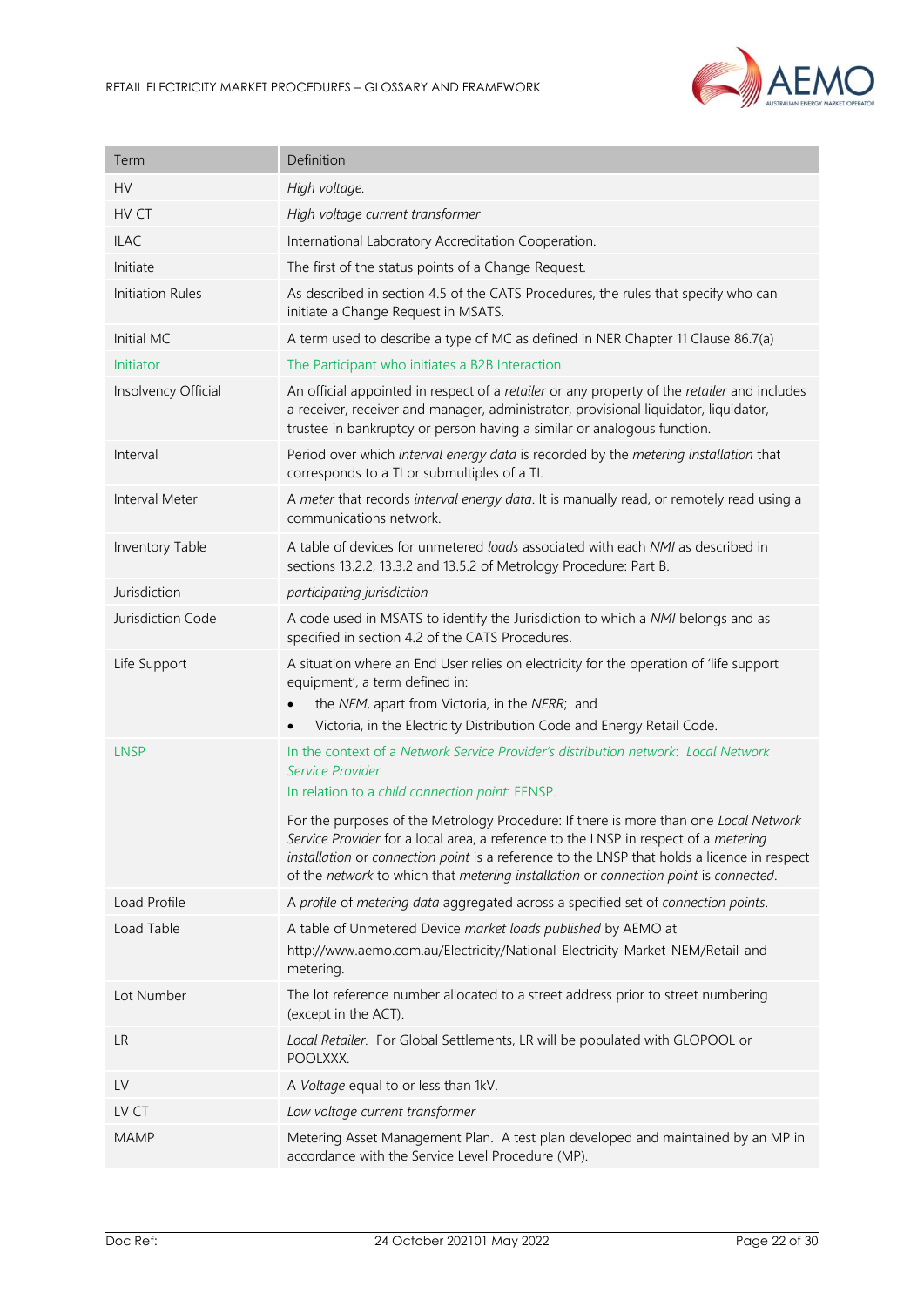

| Term                                                | Definition                                                                                                                                                                                                                                                                             |
|-----------------------------------------------------|----------------------------------------------------------------------------------------------------------------------------------------------------------------------------------------------------------------------------------------------------------------------------------------|
| Manually Read                                       | Collecting metering data other than by remote acquisition (including metering data<br>from type 5 and 6 metering installations that meet the requirements of NER 7.8.9(b)) –<br>as opposed to when a meter is Remotely Read.                                                           |
| MarketNet                                           | AEMO's private network available to Participants having a Participant ID                                                                                                                                                                                                               |
| <b>MC</b>                                           | Metering Coordinator<br>The Role Code used in MSATS for an MC is 'RP'.                                                                                                                                                                                                                 |
| <b>MDFF</b>                                         | Metering Data File Format: The standard format for the delivery of metering data.                                                                                                                                                                                                      |
| <b>MDFF Specification</b>                           | The AEMO document entitled: Meter Data File Format Specification NEM12 & NEM 13.                                                                                                                                                                                                       |
| <b>MDM</b>                                          | The part of MSATS called 'Metering Data Management'.                                                                                                                                                                                                                                   |
| MDM Contributory Suffix                             | A suffix defined in sections 6 and 7 of the NMI Procedure used to identify a stream of<br>metering data and is consistent with the 'NMISuffix' contained in the 200 record of the<br>MDFF interval metering datafile and the 250 record of the MDFF accumulated metering<br>data file. |
| <b>MDM Data File</b>                                | Meter Data Management Data File: The standard file for delivery of metering data to<br>AEMO.                                                                                                                                                                                           |
| <b>MDM Procedures</b>                               | The AEMO document entitled: MSATS Procedure: MDM Procedures.                                                                                                                                                                                                                           |
| <b>MDP</b>                                          | <b>Metering Data Provider</b>                                                                                                                                                                                                                                                          |
| Meter Alarm                                         | Any alarm within a metering installation designed to detect any unexpected<br>occurrence, such as a loss of supply, VT or phase failure, tamper detection, reverse<br>energy flow, pulse overflow, cycle redundancy check error and temperature or time<br>tolerance.                  |
| Meter Churn                                         | Any alteration or replacement of a metering installation.                                                                                                                                                                                                                              |
| <b>Meter Provision</b>                              | The provision, installation and maintenance of the components of a metering<br>installation.                                                                                                                                                                                           |
| Meter Reading                                       | Electricity metering data taken from a metering installation, regardless of how it is<br>obtained.                                                                                                                                                                                     |
| Meter Register                                      | The meter register data stored in MSATS, which includes both the metering register<br>and other data.                                                                                                                                                                                  |
| Meter Register Status<br>Code                       | A code used in MSATS to delineate the status of a meter. See also section 4.12.3 of the<br>CATS Procedures.                                                                                                                                                                            |
| Meter Serial ID                                     | A faceplate serial number that uniquely identifies each meter associated with a NMI.                                                                                                                                                                                                   |
| <b>Metering Data</b><br><b>Notification Process</b> | The process of providing metering data to Participants by an MDP.                                                                                                                                                                                                                      |
| Metering Data Type                                  | A value that describes how metering data is obtained i.e. Manually Read or Remotely<br>Read                                                                                                                                                                                            |
| <b>Metering Data</b><br><b>Verification Process</b> | The process by which a Participant queries the <i>metering data</i> received from an MDP.                                                                                                                                                                                              |
| Metering Installation Type<br>Code                  | The type of meter attached to a NMI as described in section 4.8 of the CATS<br>Procedures.                                                                                                                                                                                             |
| Metrology Procedure:<br>Part A                      | The AEMO document entitled: Metrology Procedure: Part A National Electricity<br>Market.                                                                                                                                                                                                |
| Metrology Procedure:<br>Part B                      | The AEMO document entitled: Metrology Procedure: Part B Metering Data Validation,<br>Substitution and Estimation Procedure.                                                                                                                                                            |
| <b>MMS</b>                                          | AEMO's Market Management Systems.                                                                                                                                                                                                                                                      |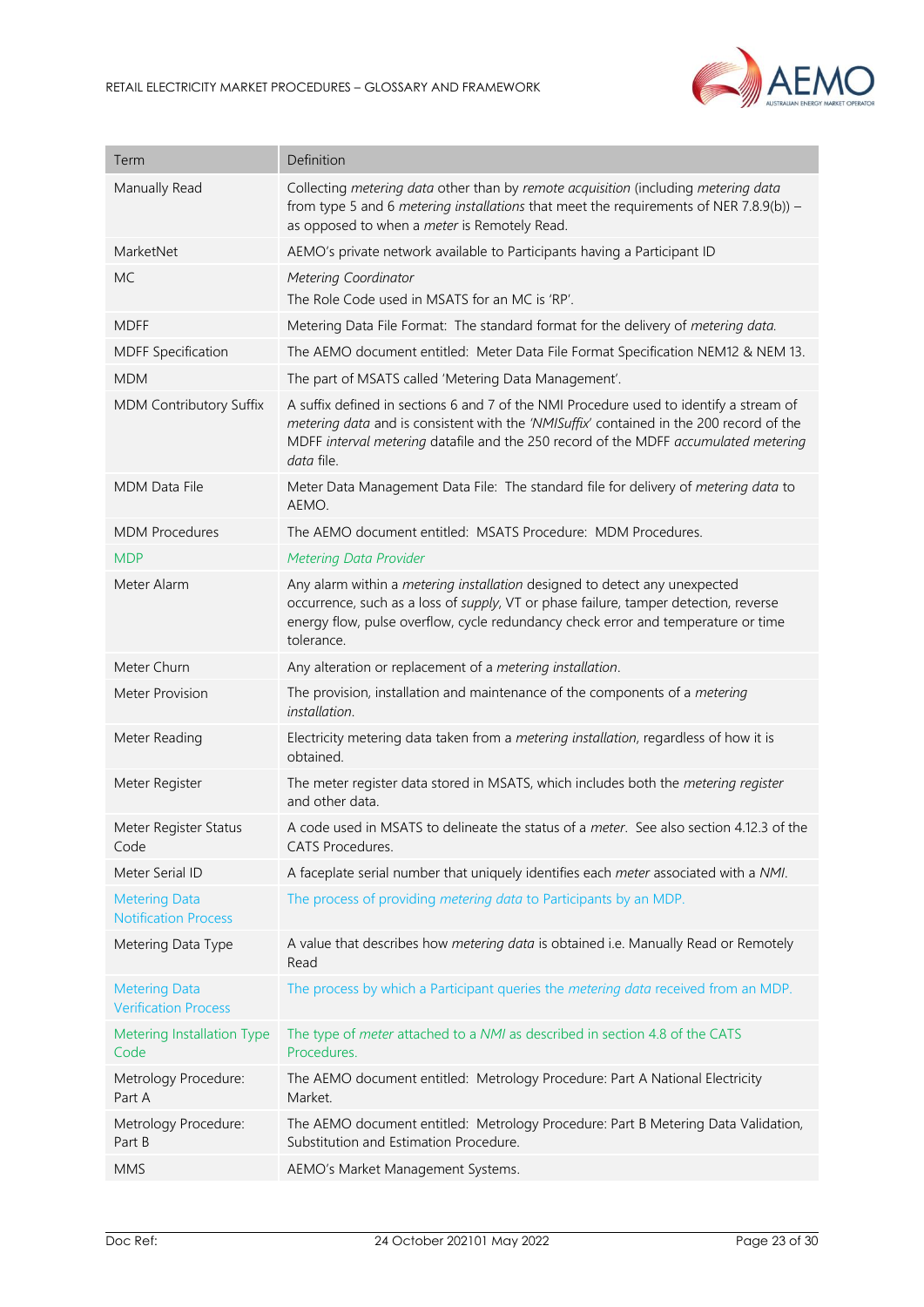

| Term                                                 | Definition                                                                                                                                                                                                              |
|------------------------------------------------------|-------------------------------------------------------------------------------------------------------------------------------------------------------------------------------------------------------------------------|
| <b>MP</b>                                            | Metering Provider.                                                                                                                                                                                                      |
|                                                      | In MSATS, it is referred to as an MPB.                                                                                                                                                                                  |
| <b>MPB</b>                                           | A Category B Metering Provider. An MP accredited to install, provide and maintain<br>metering installations.                                                                                                            |
| <b>MPC</b>                                           | A Category C Metering Data Provider. An MDP accredited only to collect metering data,<br>not process or transfer it.                                                                                                    |
| <b>MSATS</b>                                         | Market Settlements and Transfer Solution                                                                                                                                                                                |
| <b>MSATS Procedures</b>                              | The following procedures, collectively: CATS Procedures, WIGS Procedures, MDM<br>Procedures, NMI Standing Data Schedule, NMI Procedure and Part A of the NEM RoLR<br>Processes.                                         |
| <b>MSGA</b>                                          | Market Small Generation Aggregator                                                                                                                                                                                      |
| <b>NEM Retail Operations</b><br><b>Contacts List</b> | The AEMO document entitled: NEM Retail Operations Contact List. Commonly<br>referred to as: ROCL.                                                                                                                       |
| <b>NEM RoLR Processes</b>                            | The AEMO document entitled: NEM RoLR Processes - Part A: MSATS Procedure:<br>RoLR Procedures - Part B: B2B Procedure: RoLR Process.                                                                                     |
| <b>NER</b>                                           | The National Electricity Rules made under Part 7 of the National Electricity Law.                                                                                                                                       |
| Network Tariff                                       | The rate an NSP charges a retailer for the use of its network.                                                                                                                                                          |
| Network Tariff Code                                  | A nominated code for the Network Tariff charged by the NSP.                                                                                                                                                             |
| New [Participant/Role]                               | See section 2.11                                                                                                                                                                                                        |
| <b>NMI Address</b>                                   | The physical location of the connection point.                                                                                                                                                                          |
| <b>NMI Checksum</b>                                  | A single digit number used to validate that a NMI supplied to MSATS is valid.                                                                                                                                           |
| NMI Classification Code                              | A code used in MSATS that identifies the nature of the flow of electricity through a<br>connection point.<br>See section 4.4 of the CATS Procedures.                                                                    |
| <b>NMI Datastream</b>                                | The term used to represent a NMI suffix required by MDM to enable the metering data<br>associated with a NMI to be correctly identified.                                                                                |
| NMI Discovery Search 1                               | The process of finding a NMI and the NMI Checksum by searching MSATS using the<br>Site, the DPID or the Meter Serial ID.<br>See also the NMI Search Rules in section 16.3.1 of the CATS Procedures.                     |
| NMI Discovery Search 2                               | The process of entering a NMI and NMI Checksum in MSATS to obtain the NMI<br>Standing Data.<br>See also the NMI Standing Data Access Rules detailed in section 16.3.2 of the CATS<br>Procedures.                        |
| NMI Discovery Search 3                               | The search process that can only be used for one of the purposes detailed in section<br>16.3.4 of the CATS Procedures.                                                                                                  |
| NMI Master Record                                    | The NMI master record with an end date set to the year 9999.                                                                                                                                                            |
| <b>NMI Procedure</b>                                 | The AEMO document entitled: MSATS Procedures: National Metering Identifier.                                                                                                                                             |
| NMI Search Rules                                     | See Table 16-A in the CATS Procedures.<br>The search that is available in MSATS to enable a Participant identify a NMI when the<br>only information available is the DPID, the meter serial number or the Site address. |
| NMI Standing Data<br><b>Access Rules</b>             | The search that is available in MSATS to enable a Participant to identify nominated<br>CATS Standing Data.<br>See section 16.3.4 of the CATS Procedures.                                                                |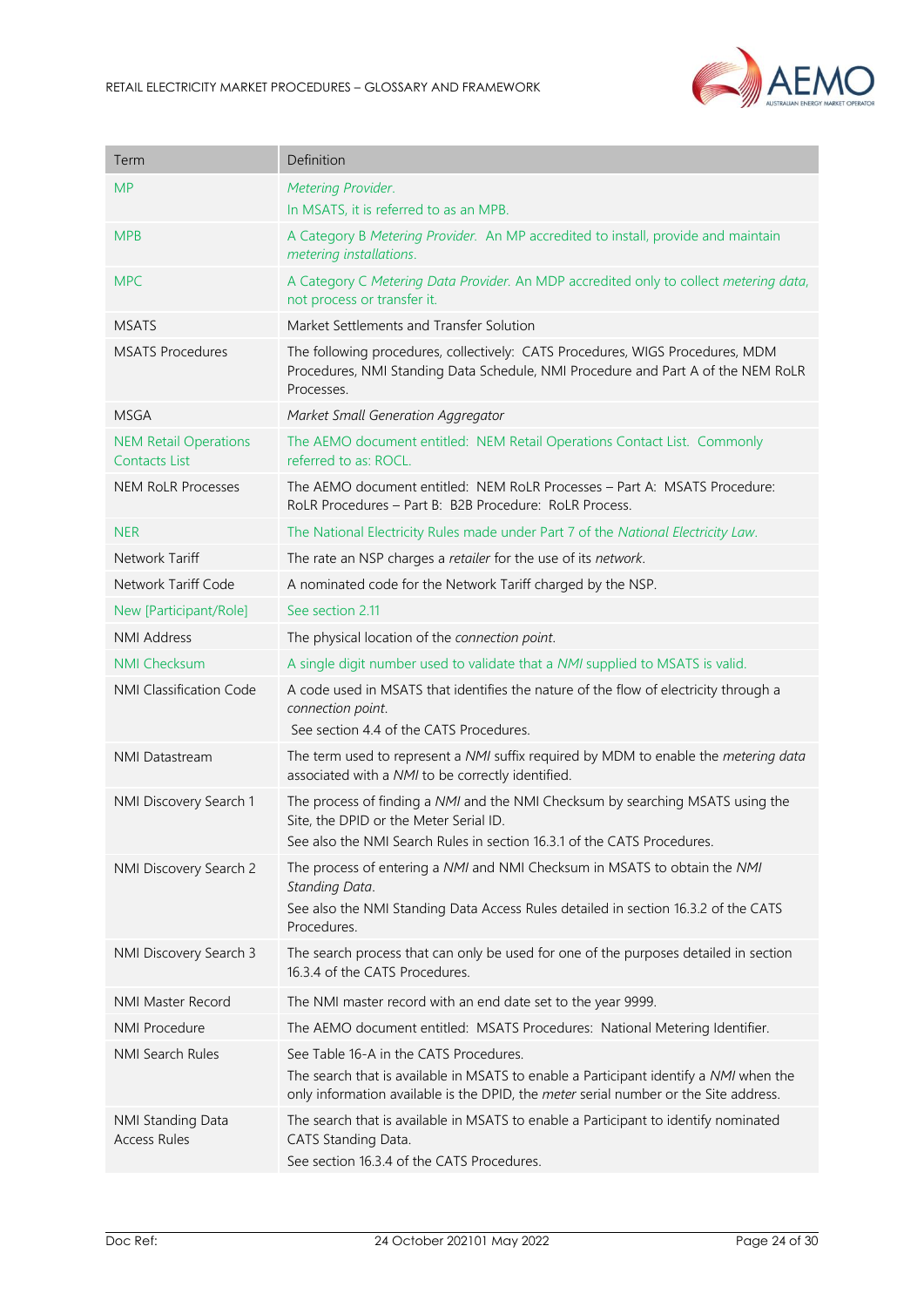

| Term                             | Definition                                                                                                                                                                                               |
|----------------------------------|----------------------------------------------------------------------------------------------------------------------------------------------------------------------------------------------------------|
| NMI Standing Data<br>Schedule    | The AEMO document entitled: NMI Standing Data Schedule.                                                                                                                                                  |
| <b>NMI Status Code</b>           | A code used in MSATS to determine whether a NMI can be the subject of a retail<br>transfer.<br>See also section 4.6.1 of the CATS Procedures.                                                            |
| Non-Controlled Load              | A load that is not a Controlled Load.                                                                                                                                                                    |
| Not Completed                    | A ServiceOrderStatus indicating that the Primary Work is not completed.                                                                                                                                  |
| Notification                     | A B2B Transaction that does not require a corresponding reply. Could be a Meter Data,<br>Customer and Site Details or a Notified Party Notification.                                                     |
| <b>NotificationDetail</b>        | Data Payload for the OneWayNotification                                                                                                                                                                  |
| <b>Notified Party</b>            | The receiver of a B2B Transaction or B2B Acknowledgement for notification purposes<br>only and not required to perform any services for the Initiator.                                                   |
| <b>NSLP</b>                      | Net System Load Profile: A type of load profile calculated by MSATS in accordance<br>with the metrology procedure.                                                                                       |
| <b>NSP</b>                       | Network Service Provider                                                                                                                                                                                 |
| NSP <sub>2</sub>                 | Second Network Service Provider: The Role assigned to a DNSP for a transmission<br>connection point (wholesale NMIs) that have two NSP roles.                                                            |
| <b>NSRD</b>                      | Next Scheduled Reading Date: The next scheduled Actual Meter Reading.                                                                                                                                    |
| Objected or OBJ                  | One of the status points of a Change Request.                                                                                                                                                            |
| Objection                        | A type of transaction raised in relation to a Change Request whereby a Participant may<br>object to the Completion of a Change Request on grounds that are permitted by the<br>applicable Jurisidiction. |
| <b>Objection Clearing Period</b> | The number of business days an Objection can remain in MSATS. If the Objection has<br>not been withdrawn by the end of the Objection Clearing Period, it will be Cancelled<br>by MSATS.                  |
| <b>Objection Code</b>            | A code used in MSATS representing the only grounds on which an Objection can be<br>lodged.<br>See Table 4-C of the CATS Procedures for a list of the Objection Codes.                                    |
| Objection Logging Period         | The number of business days available to a Participant for entering an Objection in<br>MSATS.                                                                                                            |
| <b>Objection Rules</b>           | The rules applicable in MSATS that determine how Objections are used for each<br>Change Reason Code.<br>See also section 4.3 of the CATS Procedures.                                                     |
| Old Retailer                     | Any previous retailer for a NMI.                                                                                                                                                                         |
| Off-Market                       | An End User within an embedded network who purchases electricity from the EENSP<br>who supplies the electricity.                                                                                         |
| On-Market                        | An End User at a child connection point who purchases electricity from a retailer.                                                                                                                       |
| On/Off Table                     | A table recording the switching status (On = 1, Off = 0) for each TI for unmetered loads<br>associated with a NMI as described in the Metrology Procedure: Part B.                                       |
| OneWayNotification               | A one-way message from an Initiator to a Recipient concerning one or more NMIs.                                                                                                                          |
| PA                               | Participant Administrator: A person employed by a Participant who can create and<br>maintain Participant Users for that Participant.                                                                     |
| Parent FRMP                      | The retailer who is the Current FRMP for a parent connection point.                                                                                                                                      |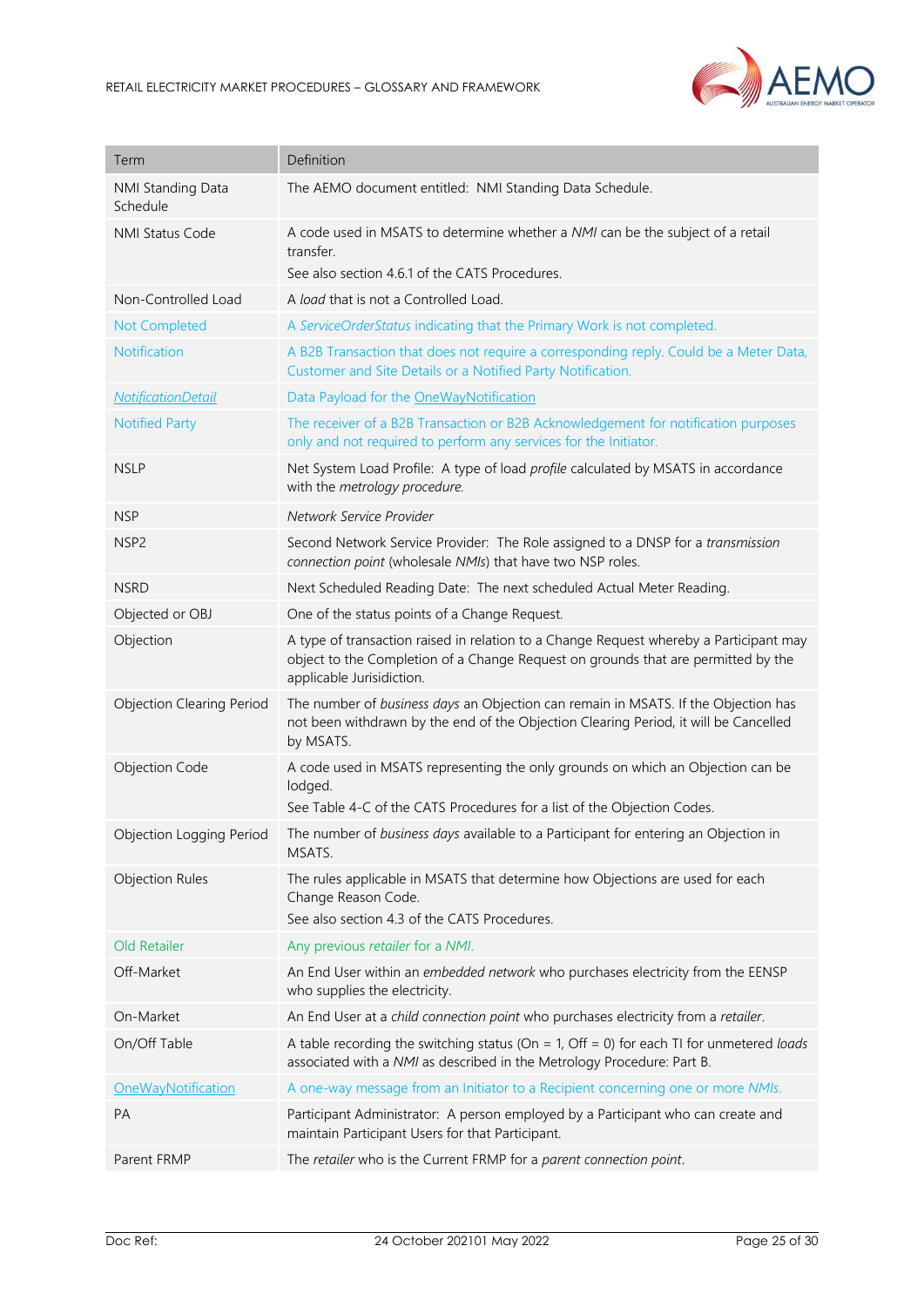

| Term                                 | Definition                                                                                                                                                                                                                                                                                                |
|--------------------------------------|-----------------------------------------------------------------------------------------------------------------------------------------------------------------------------------------------------------------------------------------------------------------------------------------------------------|
| Parent Name                          | The Embedded Network Code populated in the 'EMBNETPARENT' field in MSATS for a<br>Parent NMI to indicate that the NMI is a parent for a specified embedded network.                                                                                                                                       |
| <b>Partially Completed</b>           | A ServiceOrderStatus indicating that the Recipient has completed the Primary Work but<br>that there are outstanding matters to be attended to.                                                                                                                                                            |
| Participant                          | An organisation with a Participant ID to sign into MSATS.                                                                                                                                                                                                                                                 |
| Participant ID                       | An organisation's participant identifier in MSATS.                                                                                                                                                                                                                                                        |
| Participant User                     | A user of MSATS on behalf of a Participant.                                                                                                                                                                                                                                                               |
| Pending or PEND                      | One of the status points of a Change Request.                                                                                                                                                                                                                                                             |
| Pending Validation or<br><b>PVAL</b> | One of the status points of a Change Request.                                                                                                                                                                                                                                                             |
| Physical Inventory                   | A physical count of Unmetered Devices.                                                                                                                                                                                                                                                                    |
| PPS                                  | Profile Preparation Service: It calculates profile shapes by using algorithms and interval<br>energy data. The calculation of the NSLP or the CLP.                                                                                                                                                        |
| <b>Previous Read Dates</b>           | Dates corresponding to Actual Metering Data or substituted metering data-provided<br>by MSATS                                                                                                                                                                                                             |
| <b>Previous Read Quality</b><br>Flag | A quality flag determined by MSATS for the Previous Read Dates. The metering data<br>quality flag is a value that defines the quality of the Meter Reading, as defined in<br>Metrology Procedure Part B.                                                                                                  |
| <b>Primary Work</b>                  | The activity described by the ServiceOrderType field of a ServiceOrderRequest.                                                                                                                                                                                                                            |
| Profile Area                         | A geographical area comprising a group of one or more TNIs for which a single NSLP<br>is calculated. If part of an LNSP local area is located within the local area of another<br>LNSP, that part of the local area of the first LNSP is considered to be part of the profile<br>area of the second LNSP. |
| Profile Name                         | A code identifying the name of the algorithmically derived shape that is used to<br>allocate a Datastream's metering data to TIs.                                                                                                                                                                         |
| Proposed Change Date                 | The proposed date on which a Role will transfer from one Participant to another.                                                                                                                                                                                                                          |
| Prospective Change                   | A change to a NMI record that will take effect on a date after the date the Change<br>Request is submitted.                                                                                                                                                                                               |
| Prospective Days                     | A situation where the number of days under consideration occur after the current date.                                                                                                                                                                                                                    |
| Prospective Period                   | The maximum period in which a Prospective Change can be made.                                                                                                                                                                                                                                             |
| Qualification Procedure              | The AEMO document entitled: Qualification Procedure: Metering Providers, Metering<br>Data Providers and Embedded Network Managers.                                                                                                                                                                        |
| Read Type Code                       | A code that provides direction to the MDP on the type of meter reading that is to be<br>used to facilitate the End User transfer.<br>Read Type Codes are detailed in Table 4-L of the CATS Procedures.                                                                                                    |
| <b>REC</b>                           | Registered Electrical Contractor: A person who is registered by the relevant safety<br>regulator in each jurisdiction.                                                                                                                                                                                    |
| Recipient                            | The receiver of a B2B Transaction or B2B Acknowledgement. This can be either a<br>notification, request for data or request to perform work.                                                                                                                                                              |
| Register Identifier Status<br>Code   | A code in MSATS that indicates if a Meter Register is active.<br>See also section 4.6.4 of the CATS Procedures.                                                                                                                                                                                           |
| Regulator                            | In the context of a RoLR Event, the AER for the NEM, apart from Victoria, and the<br>Essential Services Commission of Victoria for Victoria.                                                                                                                                                              |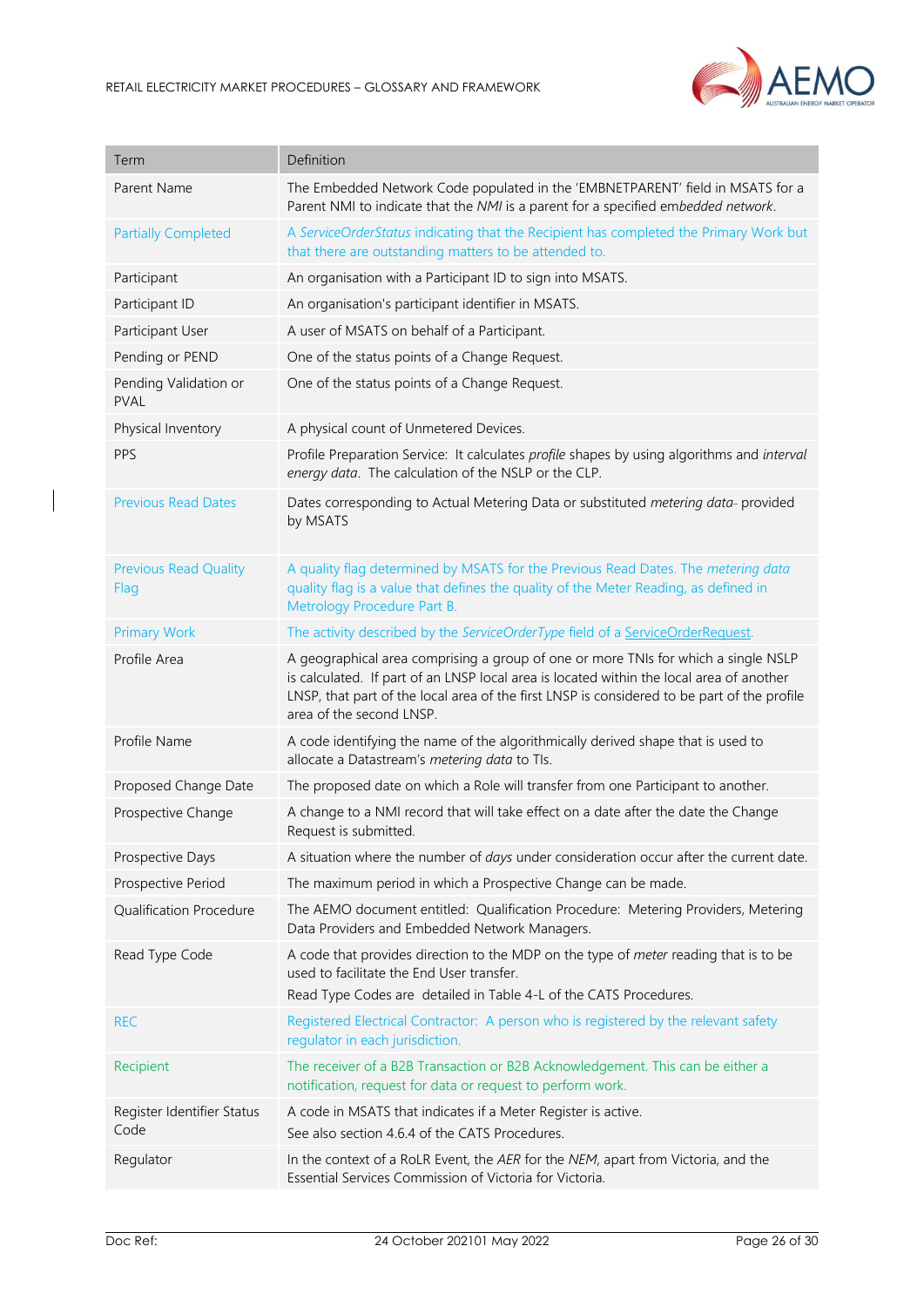

| Definition                                                                                                                                                                                                                                                                                                                                                                                                                                                                                                                                                                                                                                                                                                                                                                                                               |
|--------------------------------------------------------------------------------------------------------------------------------------------------------------------------------------------------------------------------------------------------------------------------------------------------------------------------------------------------------------------------------------------------------------------------------------------------------------------------------------------------------------------------------------------------------------------------------------------------------------------------------------------------------------------------------------------------------------------------------------------------------------------------------------------------------------------------|
| One of the status points of a Change Request. It means that a Change Request fails a<br>validation test in MSATS.                                                                                                                                                                                                                                                                                                                                                                                                                                                                                                                                                                                                                                                                                                        |
| Collecting metering data by remote acquisition $-$ as opposed to when a meter is<br>Manually Read.                                                                                                                                                                                                                                                                                                                                                                                                                                                                                                                                                                                                                                                                                                                       |
| One of the status points of a Change Request.                                                                                                                                                                                                                                                                                                                                                                                                                                                                                                                                                                                                                                                                                                                                                                            |
| The time allowed for the completion of work requested in a Service Order, which could<br>be a Jurisdictional requirement or an agreed period of time.                                                                                                                                                                                                                                                                                                                                                                                                                                                                                                                                                                                                                                                                    |
| As defined in the NERL.                                                                                                                                                                                                                                                                                                                                                                                                                                                                                                                                                                                                                                                                                                                                                                                                  |
| See the description in section 2.2.                                                                                                                                                                                                                                                                                                                                                                                                                                                                                                                                                                                                                                                                                                                                                                                      |
| A change to a NMI record that is to be effective on or before the date the Change<br>Request is submitted.                                                                                                                                                                                                                                                                                                                                                                                                                                                                                                                                                                                                                                                                                                               |
| A situation where the days under consideration must either be the date of a Change<br>Request or a date preceding the date of the Change Request.                                                                                                                                                                                                                                                                                                                                                                                                                                                                                                                                                                                                                                                                        |
| The maximum period in which a Retrospective Change can be made.                                                                                                                                                                                                                                                                                                                                                                                                                                                                                                                                                                                                                                                                                                                                                          |
| RoLR of Choice: The nomination of a RoLR by an End User (as appropriately classified<br>in s.2 of the National Energy Retail Law) and agreed by the retailer to be its FRMP in a<br>RoLR Event.                                                                                                                                                                                                                                                                                                                                                                                                                                                                                                                                                                                                                          |
| The role an organisation has with a connection point in CATS. A single organisation<br>can have more than one role associated with a NMI.                                                                                                                                                                                                                                                                                                                                                                                                                                                                                                                                                                                                                                                                                |
| A code used in MSATS to identify the association a Participant has with a NMI.                                                                                                                                                                                                                                                                                                                                                                                                                                                                                                                                                                                                                                                                                                                                           |
| The first day after the declaration of RoLR Event. This is the date from which NMIs for<br>which the Failed Retailer was the FRMP are transferred to their RoLR, making the RoLR<br>the FRMP for those NMIs.                                                                                                                                                                                                                                                                                                                                                                                                                                                                                                                                                                                                             |
| An event that triggers the transfer of End Users to a RoLR.                                                                                                                                                                                                                                                                                                                                                                                                                                                                                                                                                                                                                                                                                                                                                              |
| Jurisdiction affected by a RoLR Event.                                                                                                                                                                                                                                                                                                                                                                                                                                                                                                                                                                                                                                                                                                                                                                                   |
| MSATS Participants potentially affected by a RoLR Event include:<br>MSATS Participants with a current Role for any NMI where the Failed Retailer was<br>assigned to one or more MSATS roles on the RoLR Effective Transfer Date,<br>including:<br>The Failed Retailer (the current FRMP, LR or both).<br>$\circ$<br>The Current LNSP.<br>$\circ$<br>The Current MDP.<br>$\circ$<br>The Current MPB.<br>$\circ$<br>The RoLR for each RoLR Event Affected NMI.<br>$\bullet$<br>If the Failed Retailer is a LR, the replacement LR.<br>$\bullet$<br>MSATS Participants that have a Role for a NMI for which, at the time of the RoLR<br>$\bullet$<br>Event, the Failed Retailer was nominated as the New FRMP on an incomplete<br>Change Request or MSATS Participants nominated in a new Role on such a<br>Change Request. |
|                                                                                                                                                                                                                                                                                                                                                                                                                                                                                                                                                                                                                                                                                                                                                                                                                          |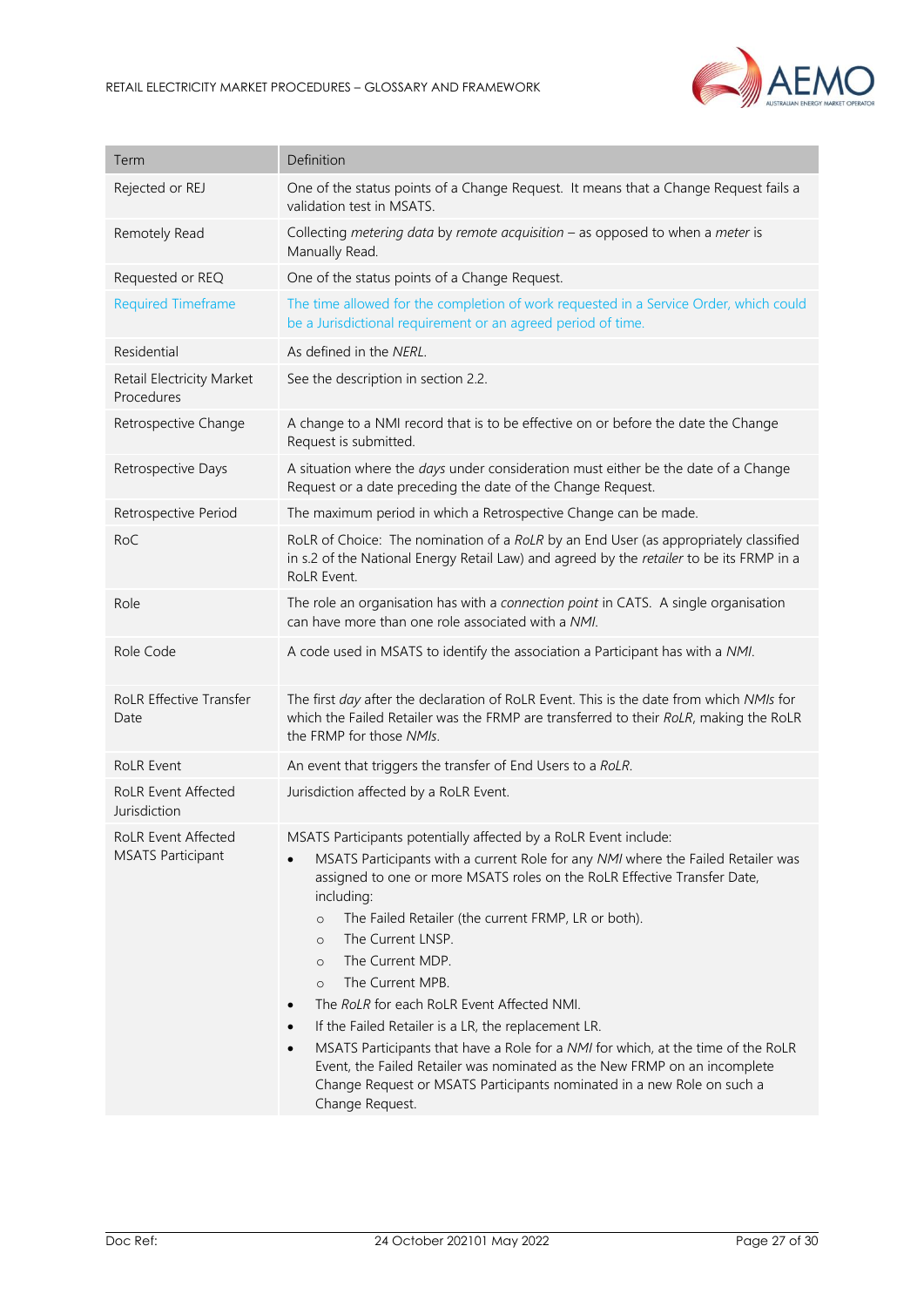

| Term                                      | Definition                                                                                                                                                                                                                                                                                                                                                                         |
|-------------------------------------------|------------------------------------------------------------------------------------------------------------------------------------------------------------------------------------------------------------------------------------------------------------------------------------------------------------------------------------------------------------------------------------|
| <b>RoLR Event Affected NMI</b>            | NMIs where the Failed Retailer was assigned to one or more Roles for the RoLR<br>$\bullet$<br>Effective Transfer Date; -and<br>NMIs for which at the time of the RoLR Event, the Failed Retailer was nominated as<br>$\bullet$<br>the New FRMP on a Change Request that is at one of the following status points:<br>Requested (REQ), Objected (OBJ) or Pending Validation (PVAL). |
| RoLR Key Contact                          | A contact specified in the NEM Retail Operations Contacts List.                                                                                                                                                                                                                                                                                                                    |
| <b>RoLR Post</b><br>Implementation Review | A review managed by AEMO to assess how a RoLR Event was managed.                                                                                                                                                                                                                                                                                                                   |
| <b>RoLR Transition Period</b>             | The period of time from when a RoLR Event occurs to the time a RoLR Post<br>Implementation Review is completed.                                                                                                                                                                                                                                                                    |
| Routine Testing                           | For the purposes of the Metrology Procedure, includes the ongoing and regular<br>maintenance testing, compliance testing and in-service testing of a metering<br>installation initiated by the MC or MP to fulfil their obligations under clause S7.6 of the<br>NER.                                                                                                               |
| Sample Test Plan                          | A statement of the sample size to be taken, the frequency of sample testing and the<br>required accuracy.                                                                                                                                                                                                                                                                          |
| <b>SCADA</b>                              | Supervisory Control and Data Acquisition                                                                                                                                                                                                                                                                                                                                           |
| Scheduled Meter Reading                   | An Actual Meter Reading on a Meter Reading date scheduled by the relevant MDP.                                                                                                                                                                                                                                                                                                     |
| Scheduled Reading Date                    | The date on which a Scheduled Meter Reading has occurred or might occur.                                                                                                                                                                                                                                                                                                           |
| Second-Tier Load                          | For the purposes of the Retail Electricity Market Procedures, the load at a connection<br>point where electricity is purchased from a retailer other than the Local Retailer, even if<br>it has not been classified as a second-tier load under Chapter 2 of the NER.                                                                                                              |
| Second Tier NMI                           | The NMI associated with a Second-Tier Load.                                                                                                                                                                                                                                                                                                                                        |
|                                           |                                                                                                                                                                                                                                                                                                                                                                                    |
| Service Level Procedure<br>(ENM)          | The AEMO document entitled: Service Level Procedure: Embedded Network<br>Managers.                                                                                                                                                                                                                                                                                                 |
| Service Level Procedure<br>(MDP)          | The AEMO document entitled: Service Level Procedure: Metering Data Provider<br>Services.                                                                                                                                                                                                                                                                                           |
| Service Level Procedure<br>(MP)           | The AEMO document entitled: Service Level Procedure: Metering Provider Services<br>Category B for Metering installation Types 1, 2, 3, 4, 5 and 6.                                                                                                                                                                                                                                 |
| Service Order                             | A B2B request to perform specified work.                                                                                                                                                                                                                                                                                                                                           |
| <b>Service Order Process</b>              | The process of requesting the performance of specified work through a<br>ServiceOrderRequest and receiving notification of the outcome of the request through<br>a ServiceOrderResponse.                                                                                                                                                                                           |
| <b>ServiceOrderRequest</b>                | A B2B Communication for a service to be performed at a connection point.                                                                                                                                                                                                                                                                                                           |
| ServiceOrderResponse                      | A B2B Communication in response to a ServiceOrderRequest, which will include an<br>explanation if the work is incomplete.                                                                                                                                                                                                                                                          |
| <b>Service Paperwork</b>                  | Paperwork required to carry out certain ServiceOrderRequests. For example: electrical<br>work request or certificate of electrical safety.                                                                                                                                                                                                                                         |
| <b>Shared Fuse Arrangement</b>            | Shared Fuse Arrangement is where multiple NMIs are supplied via a common isolation<br>point. This is specified in detail in Metrology Procedure: Part A and is recorded via an<br>MSATS flag.                                                                                                                                                                                      |
| Site                                      | The physical location of an End User's premises.                                                                                                                                                                                                                                                                                                                                   |
| Special Meter Reading                     | An Actual Meter Reading taken on a date other than a Scheduled Reading Date.                                                                                                                                                                                                                                                                                                       |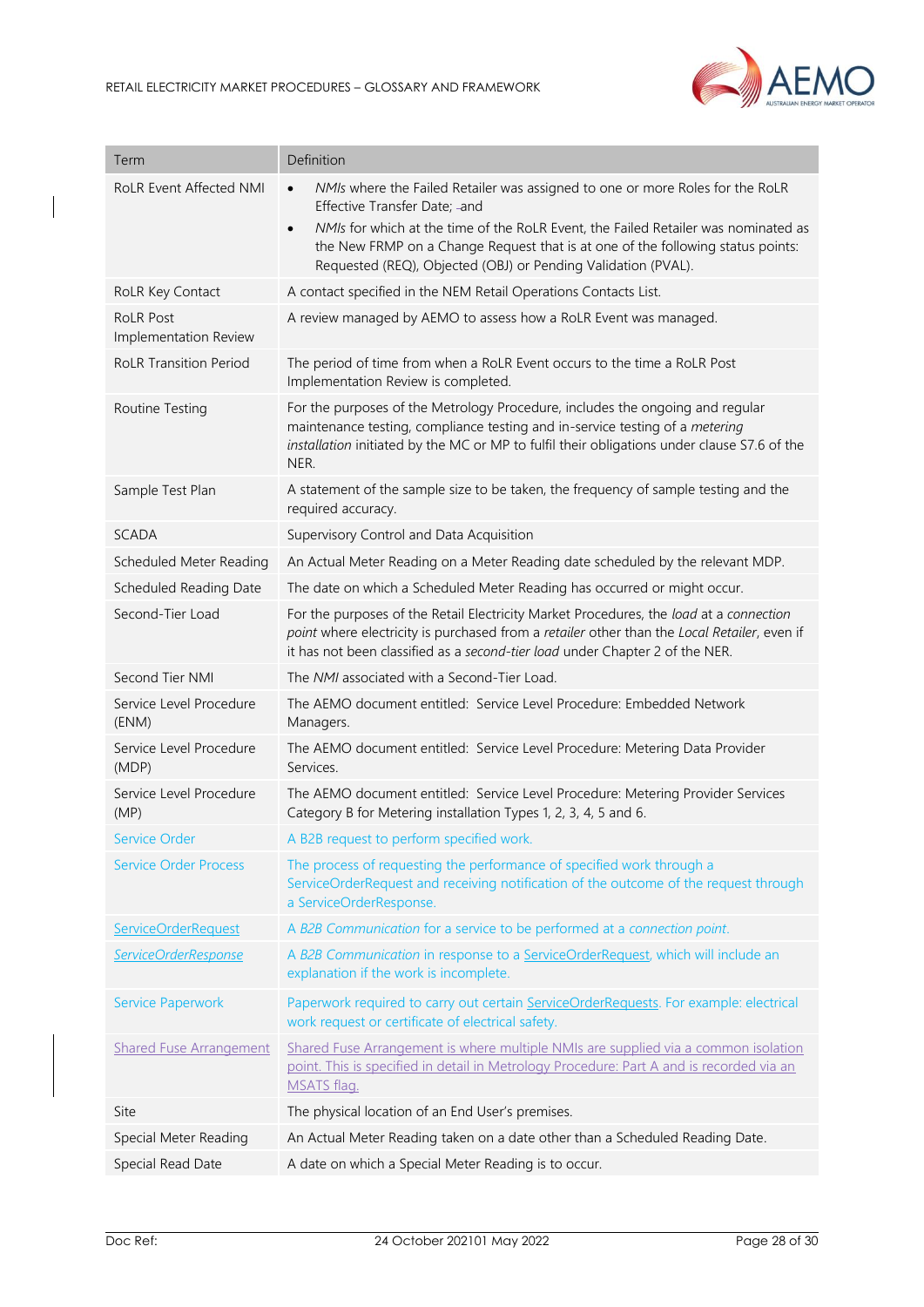

| Term                      | Definition                                                                                                                                                                                                                                                                                                                                                                            |
|---------------------------|---------------------------------------------------------------------------------------------------------------------------------------------------------------------------------------------------------------------------------------------------------------------------------------------------------------------------------------------------------------------------------------|
| Special Site              | A Site that AEMO determines requires special arrangements to support the integrity of<br>the collection and processing of metering data from nominated metering installations,<br>under clause 7.8.12(a) and published by AEMO in the Special Sites and Techonology<br>Related Conditions within the National Electricity Market.                                                     |
| Special Sites Document    | The AEMO document entitled: Special Sites and Techonology Related Conditions<br>within the National Electricity Market.                                                                                                                                                                                                                                                               |
| SSL                       | Secure Socket Layer: A protocol for encrypting information over the internet.                                                                                                                                                                                                                                                                                                         |
| <b>Start Date</b>         | The date entered is the date from which the change will occur.                                                                                                                                                                                                                                                                                                                        |
| <b>Structured Address</b> | The structured address format contains the following information:<br>Flat type and flat number<br>$\bullet$<br>Floor type and floor number<br>$\bullet$<br>Building name<br>$\bullet$<br>Location descriptor<br>$\bullet$<br>House number and suffix<br>$\bullet$<br>Lot number<br>$\bullet$<br>Street name and street type<br>٠<br>Suburb<br>$\bullet$<br>Postcode<br>State          |
| Substitution              | A process undertaken for the replacement of missing (null) or erroneous accumulated<br>metering data or interval metering data where metering data has failed Validation.                                                                                                                                                                                                             |
| TI                        | trading interval                                                                                                                                                                                                                                                                                                                                                                      |
| Tier 1 Site               | A site where the FRMP is the LR. This could be the case where:<br>The End User has transferred back to the LR as their retailer (FRMP) after a period<br>$\bullet$<br>with another retailer;<br>The site is not <i>contestable</i> ; or<br>$\bullet$<br>The site is <i>contestable</i> but the End User has not transferred to another <i>retailer</i> .<br>See also First-Tier Load. |
| Tier 2 Site               | A site where the FRMP is not the same as the LR. This could be the case if:<br>a contestable End User has elected to transfer from the LR; or<br>an End User signed a contract with a retailer other than the LR prior to the<br>$\bullet$<br>connection point being established in the MSATS System and it was created as a<br>Tier 2 Site.<br>See also Second-Tier Load.            |
| <b>Timeframe Rules</b>    | The rules that allocate the number of business days to the following categories:<br>Objection Logging Period.<br>Objection Clearing Period.<br>$\bullet$<br>Retrospective Period.<br>$\bullet$<br>Prospective Period.                                                                                                                                                                 |
| <b>Timing Period</b>      | The time between two Timing Points.                                                                                                                                                                                                                                                                                                                                                   |
| <b>Timing Point</b>       | Point in time when an activity occurs.                                                                                                                                                                                                                                                                                                                                                |
| <b>Timing Requirement</b> | The Timing Points when an activity must be initiated or completed.                                                                                                                                                                                                                                                                                                                    |
| <b>TNI Code</b>           | Transmission Node Identity: A four character alpha-numeric code used to identify a<br>virtual transmission node or transmission network connection point.                                                                                                                                                                                                                             |